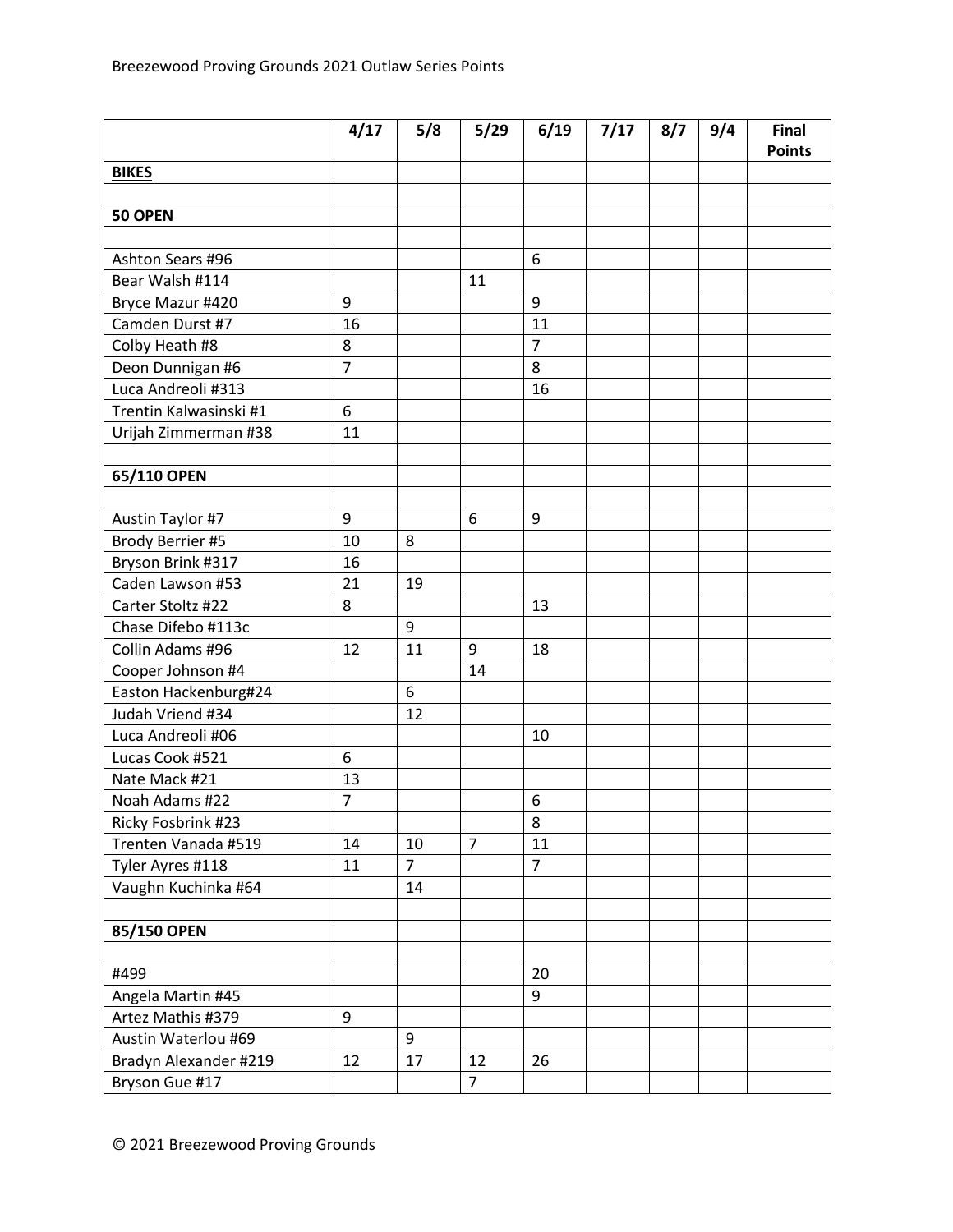| Caden Lawson #53        | 28             | 31             |                |    |  |  |
|-------------------------|----------------|----------------|----------------|----|--|--|
| Canden Hillenbrand #59  | 14             | 15             | 16             | 29 |  |  |
| Carter Stoltz #22       | 8              |                |                | 10 |  |  |
| Cayden Mazur #420       | $\overline{7}$ |                |                | 15 |  |  |
| Chase Difebo #113c      |                | $\overline{7}$ |                |    |  |  |
| Cooper Barefoot #1      |                |                |                | 16 |  |  |
| Cooper Johnson #4       |                |                | 28             |    |  |  |
| Danny Aheurn #420       |                | 11             | 10             | 19 |  |  |
| David Fontana #101      | 18             |                | 19             |    |  |  |
| Denny Marsch #610       |                | 10             |                |    |  |  |
| DJ Ford #129            |                |                |                | 24 |  |  |
| Gotti Cain #712         |                | 13             |                |    |  |  |
| Hunter Frankenberry #12 |                |                |                | 12 |  |  |
| Jax Kurtz #315          |                |                |                | 23 |  |  |
| Kaiden Covert #33       |                |                |                | 11 |  |  |
| Kameron Holderbaum #44  |                | 26             | 20             | 31 |  |  |
| Kevin Deremer #1k       | 20             | 21             |                | 32 |  |  |
| Kristyn Oliver #19      |                | 14             | 9              | 14 |  |  |
| Levi Ramsey #97         | 11             |                |                | 13 |  |  |
| Levi Sever #2           |                |                | 14             |    |  |  |
| Lucas Adams #14         | 13             | 12             | 11             | 39 |  |  |
| Lucas Colledge #21x     | 19             |                |                |    |  |  |
| Lucas Lecorchick #59    | 15             | 19             | 17             | 30 |  |  |
| Malichi Sudol #21       |                | 23             |                |    |  |  |
| Matthew Young #04       |                | 24             |                | 27 |  |  |
| Micah Sayers #14        |                | 18             | 21             | 17 |  |  |
| Nate Mack #21           | 10             |                |                | 22 |  |  |
| Nathan Crowe #823       |                |                |                | 18 |  |  |
| Rider Mulligan #508     |                |                |                | 25 |  |  |
| Sebastian Carella #627  | 16             | 22             | 8              | 21 |  |  |
| Trent Hazelton #723     | 23             | 8              | 18             | 34 |  |  |
| Tripp Sharp #4          |                |                | 23             |    |  |  |
| Tyler Kull #811         | 17             | 20             | 15             | 28 |  |  |
| Wesley Franke #773      | 21             |                | 13             |    |  |  |
| Will Thacker #11        |                | 16             |                |    |  |  |
|                         |                |                |                |    |  |  |
| <b>KOOL BOY</b>         |                |                |                |    |  |  |
|                         |                |                |                |    |  |  |
| #43                     |                |                |                | 10 |  |  |
| Braden Povlik #13       |                | 8              |                |    |  |  |
| Brady Lanzendorfer #x   | 16             |                |                |    |  |  |
| Branden Coulter #852    |                | 9              | $\overline{7}$ | 8  |  |  |
| Brandon Loultz #100     | 8              |                |                |    |  |  |
| Brendan VanSant #190    | 18             | 22             | 15             | 24 |  |  |
| Briar Jamison #5B       |                | 13             |                |    |  |  |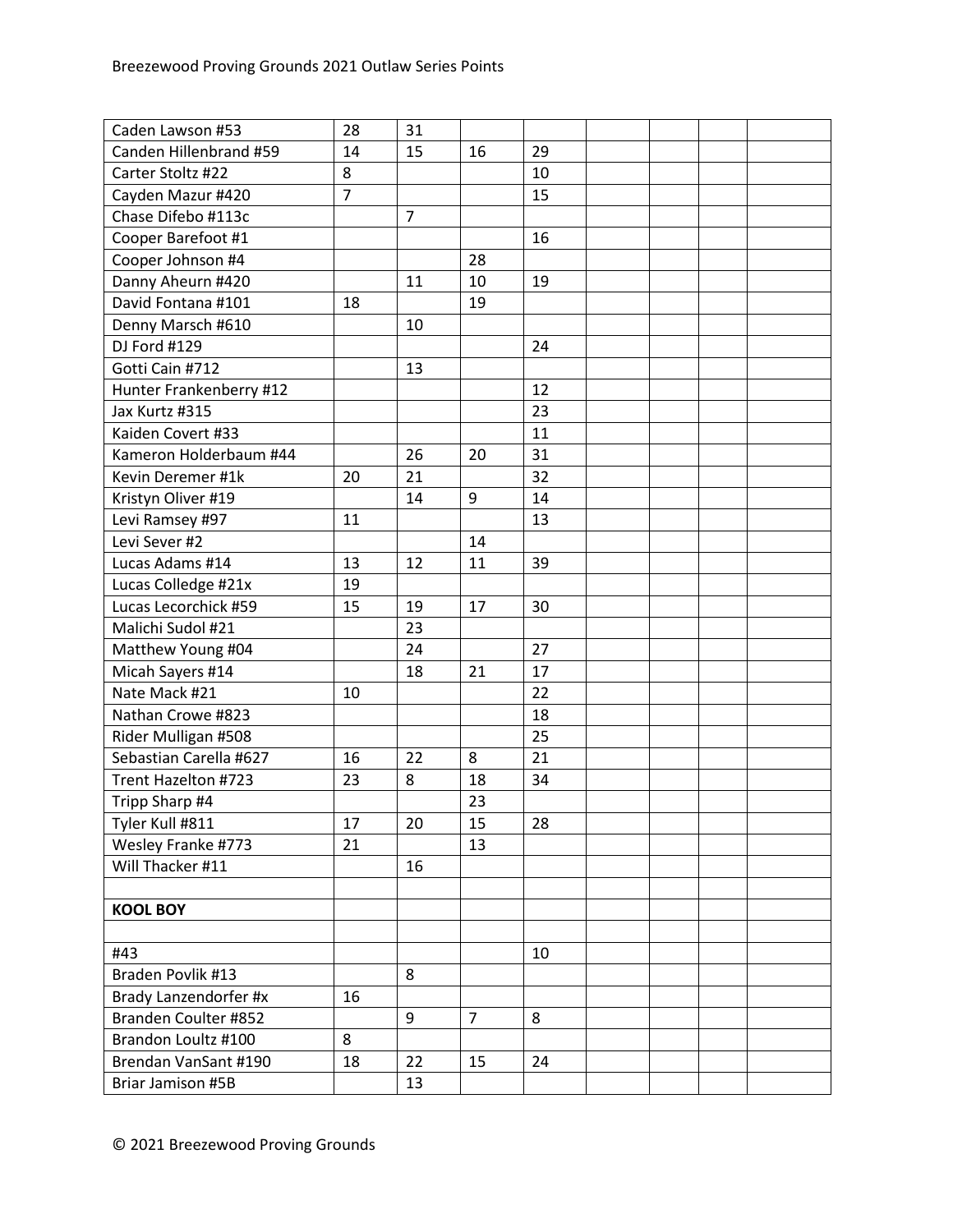| Cameron Bash #36            | 14 | 12             | 13 | 17             |  |  |
|-----------------------------|----|----------------|----|----------------|--|--|
| Canden Hillenbrand #59      | 10 |                |    |                |  |  |
| Danny Ahearn #420           |    |                | 8  |                |  |  |
| David Fontana #101          |    |                | 11 | 15             |  |  |
| Dylan Keller #988           |    |                |    | 14             |  |  |
| Gage Boden #28              | 11 | 10             | 10 | 9              |  |  |
| John Kerr #83               | 13 | 11             | 9  | 12             |  |  |
| Josiah Dick #290            | 17 |                |    |                |  |  |
| Kaige Norris #22            | 19 | 17             | 12 |                |  |  |
| Kyle Cunningham #219        | 15 | 15             | 17 |                |  |  |
| Matthew VanSant #189        | 26 |                |    |                |  |  |
| Milachi Sudol #21           |    |                |    | 13             |  |  |
| Nate Mack #21               |    |                |    | 11             |  |  |
| Nathan Crowe #7             |    | $\overline{7}$ |    |                |  |  |
| Rider Mulligan #508         |    |                |    | $\overline{7}$ |  |  |
| Robert Shuster #831         | 21 |                | 22 |                |  |  |
| <b>Trenton Martin #45</b>   |    |                |    | 19             |  |  |
| Tripp Sharp #4              |    |                | 14 |                |  |  |
| Tyler Hinson #27            | 9  |                |    |                |  |  |
| Wesley Franke #773          | 12 |                |    |                |  |  |
| Weston Musser #77           |    | 14             |    | 16             |  |  |
|                             |    |                |    |                |  |  |
| <b>TWO STROKE OPEN</b>      |    |                |    |                |  |  |
|                             |    |                |    |                |  |  |
| #43                         |    |                |    | 6              |  |  |
| Adam Miller #57             | 16 | 13             | 12 | 11             |  |  |
| Antonio Mathis #474         | 17 |                |    |                |  |  |
| Brandon Ryman #92           | 9  |                |    |                |  |  |
| <b>Braxton Mitchell #20</b> | 25 |                |    |                |  |  |
| Brendan VanSant #190        | 15 | 14             | 14 | 21             |  |  |
| Caden Lawson #53            |    | 11             |    |                |  |  |
| Cameron Bash #36            | 14 | 9              | 10 | 14             |  |  |
| Creed Norris #21            | 12 | 8              |    |                |  |  |
| Daniel Reinhardt #871       | 11 |                |    | 9              |  |  |
| David Swinger #3x           |    | 10             | 8  | 13             |  |  |
| Dustin Mallow #58           | 20 | 16             |    |                |  |  |
| Joey Deneen #375            |    | 21             | 22 |                |  |  |
| Josh Helbers #157           |    |                | 11 |                |  |  |
| Joshua David #11            | 8  |                |    |                |  |  |
| Josiah Dick #290            | 13 |                | 9  |                |  |  |
| Justin Schrengost #718      |    |                | 13 |                |  |  |
| Kaleb Popson #62            | 10 |                |    |                |  |  |
| Matt Adams #1               |    |                |    | 16             |  |  |
| Rider Mulligan #508         |    |                |    | $\overline{7}$ |  |  |
| Robert Shuster #831         | 18 |                | 16 |                |  |  |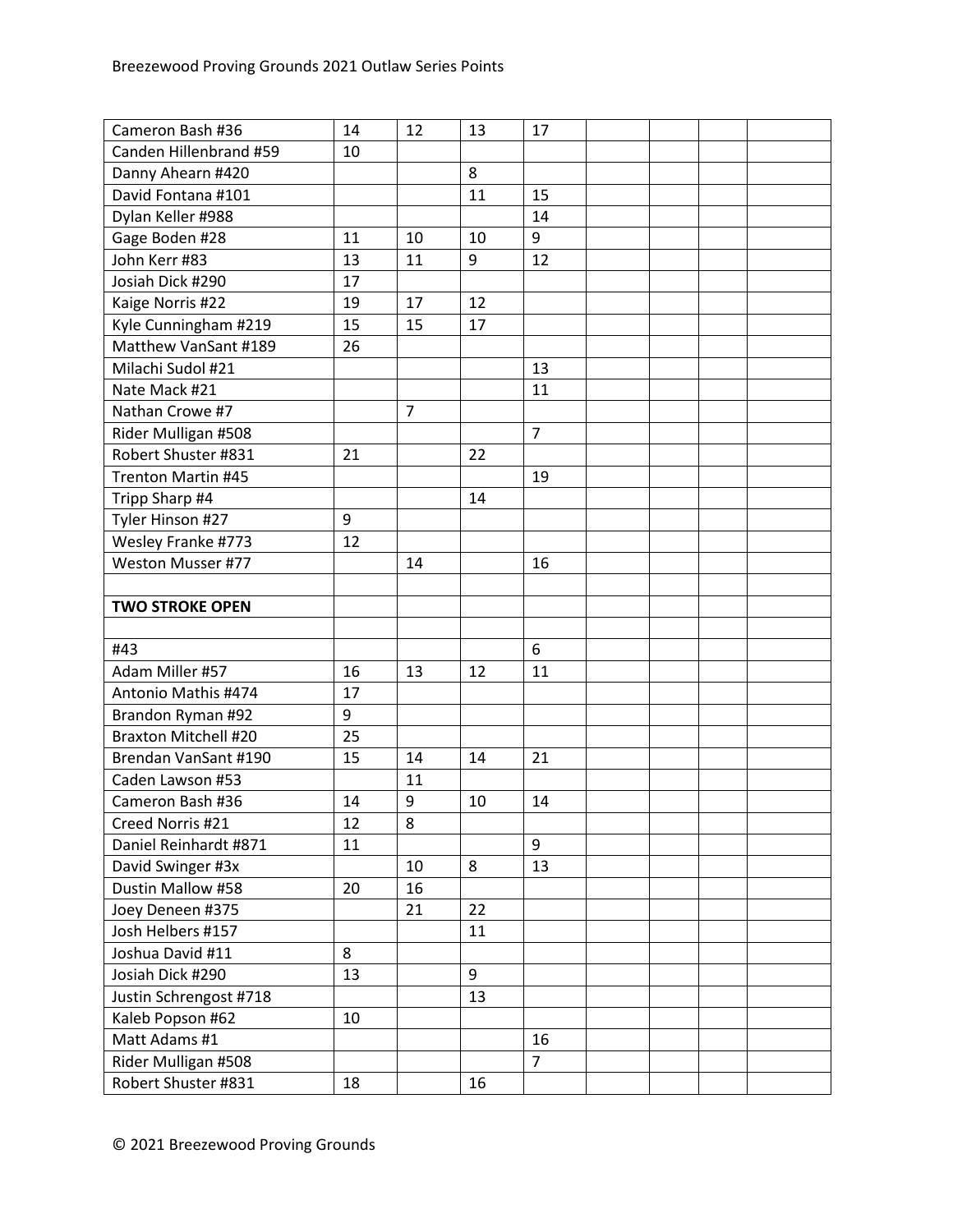| Ryan Adams #828                |                  |                 |                 | 8                |  |  |
|--------------------------------|------------------|-----------------|-----------------|------------------|--|--|
| Scott Walter #714              |                  | $\overline{7}$  |                 |                  |  |  |
| Tom Weir #205                  |                  |                 |                 | 10               |  |  |
| Travis Welsner #799            |                  | 12              |                 |                  |  |  |
| Tyler Kull #811                |                  |                 |                 | 12               |  |  |
|                                |                  |                 |                 |                  |  |  |
| <b>WOMEN OPEN</b>              |                  |                 |                 |                  |  |  |
|                                |                  |                 |                 |                  |  |  |
| Alaynae Forney #369            | 11               | 12              |                 |                  |  |  |
| Angela Martin #45              |                  |                 |                 | 8                |  |  |
| Baylee Karcher #4              | $\overline{7}$   | 9               | 8               | 10               |  |  |
| Brooklyn Hensley #07           | 9                | 11              |                 |                  |  |  |
| Chloe Scott #29                | 8                | 10              | 6               | $\overline{7}$   |  |  |
| Jessica Hepner #323            |                  | 14              | 10              | 13               |  |  |
| Kailynn Burkholow #7           |                  | 6               |                 |                  |  |  |
| Kristyn Oliver #19             |                  | $\overline{7}$  | $\overline{7}$  | 9                |  |  |
| Loralie Hart #32               |                  |                 |                 | 11               |  |  |
| Nevaeh Stahlman #66            |                  | 8               |                 | 6                |  |  |
| Sam Waldrop #336               | 16               | 19              | 15              | 18               |  |  |
|                                |                  |                 |                 |                  |  |  |
| <b>OPEN TROPHY - NO POINTS</b> |                  |                 |                 |                  |  |  |
|                                |                  |                 |                 |                  |  |  |
| Aaron Miller #12               | 20 <sup>th</sup> |                 |                 |                  |  |  |
| Adam Gingrich #56              | $22^{nd}$        |                 |                 |                  |  |  |
| Alston Marker #17x             | 3 <sup>rd</sup>  |                 |                 |                  |  |  |
| Brady Lanzendorfer #71         | $16^{th}$        | 6 <sup>th</sup> | 3 <sup>rd</sup> | 6 <sup>th</sup>  |  |  |
| Bryce Plessinger #117          |                  | $11^{th}$       |                 |                  |  |  |
| Caleb Middleton #525           | $17^{\text{th}}$ |                 |                 |                  |  |  |
| Chase Linaweaver #727          | 7 <sup>th</sup>  | 2 <sup>nd</sup> | 2 <sup>nd</sup> | 2 <sup>nd</sup>  |  |  |
| Chucky Hropovich #09           | 18 <sup>th</sup> | 9 <sup>th</sup> | 4 <sup>th</sup> | 8 <sup>th</sup>  |  |  |
| Cody Gerz #22                  |                  | 8 <sup>th</sup> | 7 <sup>th</sup> | 4 <sup>th</sup>  |  |  |
| Cole Gerz #46                  |                  |                 | 5 <sup>th</sup> |                  |  |  |
| David Breault #13              |                  | 4 <sup>th</sup> |                 |                  |  |  |
| Dylan Coon #78                 | $14^{\text{th}}$ | $12^{th}$       |                 |                  |  |  |
| Dylan Snyder #599              | 13 <sup>th</sup> | 7 <sup>th</sup> |                 | $10^{\text{th}}$ |  |  |
| Jim Franks #11                 |                  |                 | 1 <sup>st</sup> |                  |  |  |
| Joey Gerz #2                   |                  |                 | 9 <sup>th</sup> |                  |  |  |
| Julius Thomas #202             | $21^{st}$        |                 |                 |                  |  |  |
| Kyle Hott #219                 | $12^{\text{th}}$ |                 |                 | 5 <sup>th</sup>  |  |  |
| Kyle Murroy #126               | 4 <sup>th</sup>  |                 |                 |                  |  |  |
| Logan Bishop #925              | 19 <sup>th</sup> |                 |                 |                  |  |  |
| Mad Dog #x                     | $10^{\text{th}}$ |                 |                 |                  |  |  |
| Matthew VanSant #189           |                  | 3 <sup>rd</sup> |                 | 3 <sup>rd</sup>  |  |  |
| Nick Pruitt #22                |                  |                 | $10^{th}$       |                  |  |  |
| Noah Hazelton #66              | $9^{\text{th}}$  |                 |                 |                  |  |  |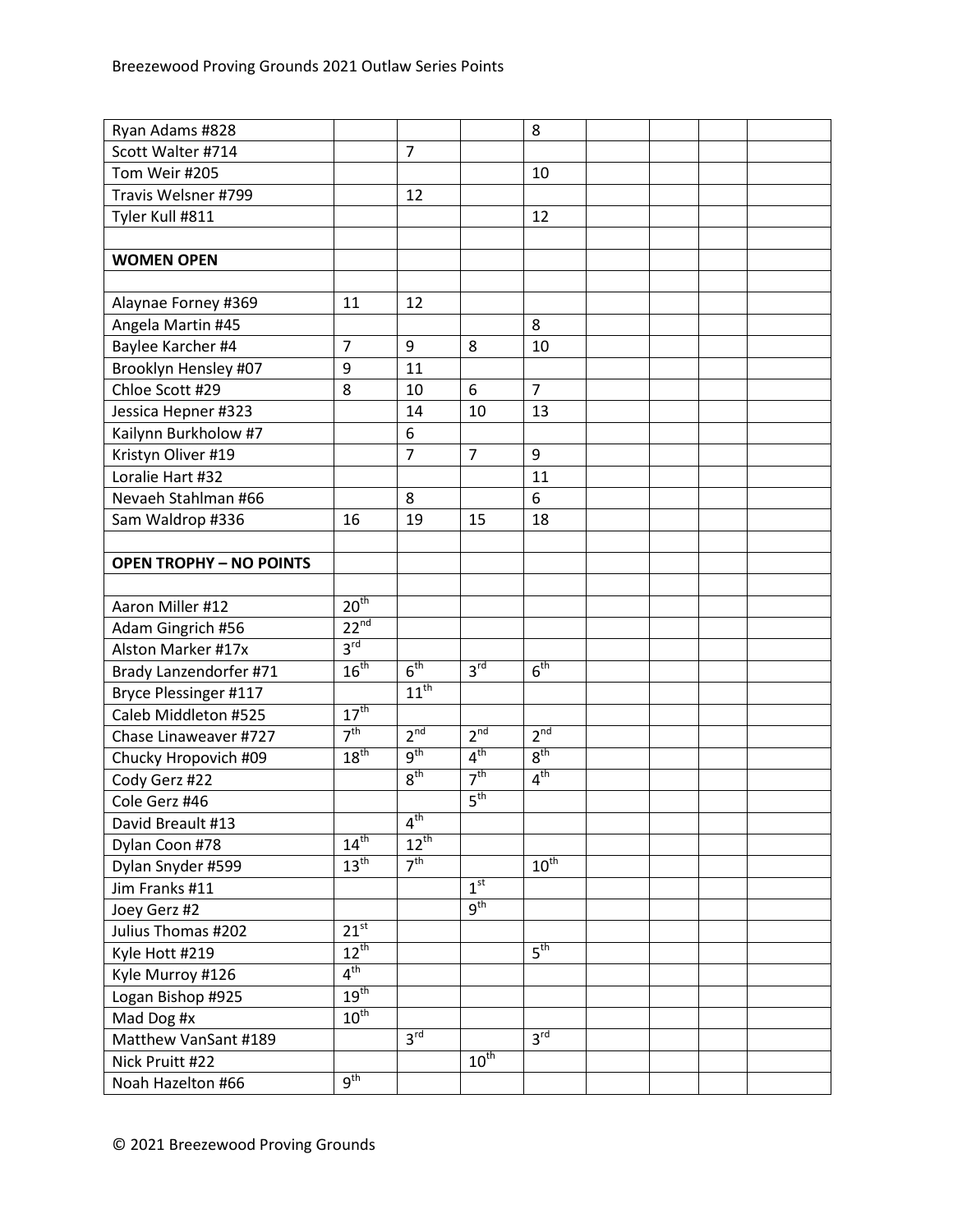| Rick Fosbrink #23       | $11^{th}$            | $14^{th}$            |                       |                 |  |  |
|-------------------------|----------------------|----------------------|-----------------------|-----------------|--|--|
| Roy Povlick #205        |                      | 15 <sup>th</sup>     |                       |                 |  |  |
| Ryan Sensenig #20       | 23 <sup>rd</sup>     |                      |                       |                 |  |  |
| Skylar Whittington #259 | 2 <sup>nd</sup>      |                      |                       |                 |  |  |
| Tanner Ott #616         |                      | $13^{\text{th}}$     |                       |                 |  |  |
| Taylor Collett #30      |                      | 1 <sup>st</sup>      |                       |                 |  |  |
| Travis Kibe #305        | 15 <sup>th</sup>     |                      |                       |                 |  |  |
| Trevor Kramer #8        | 8 <sup>th</sup>      |                      |                       |                 |  |  |
| Tyler Adams #710        | 5 <sup>th</sup>      | 5 <sup>th</sup>      |                       |                 |  |  |
| Tyler Helwig #13        | 1 <sup>st</sup>      |                      |                       | 1 <sup>st</sup> |  |  |
| Tyler Hinson #27        | $24^{th}$            |                      |                       |                 |  |  |
| Tyler Marlin #1         | 6 <sup>th</sup>      | $10^{th}$            | 6 <sup>th</sup>       | 7 <sup>th</sup> |  |  |
| Zach Pyle #409          |                      |                      | 8 <sup>th</sup>       | 9 <sup>th</sup> |  |  |
|                         |                      |                      |                       |                 |  |  |
| <b>250 BEGINNER</b>     |                      |                      |                       |                 |  |  |
|                         |                      |                      |                       |                 |  |  |
| Aaron Miller #12        | 19                   | 16                   |                       | 21              |  |  |
| Adam Croson #12         | 23                   | 26                   | $21 - 3$ <sup>r</sup> | 20              |  |  |
| Adam Gingrich #56       | 11                   | 13                   |                       | 11              |  |  |
| Alan Graham #705        | 20                   | 20                   | 19                    |                 |  |  |
| Alaynae Forney #364     | $\overline{7}$       | $\overline{7}$       |                       |                 |  |  |
| Alston Marker #17x      | $34-1$ <sup>st</sup> |                      |                       |                 |  |  |
| Andrew Sedlack #52      |                      |                      | 13                    |                 |  |  |
| Austin Crouse #54       |                      | $31-3$ <sup>rd</sup> |                       | $27 - 2^{nd}$   |  |  |
| Austin Riley #214       |                      |                      |                       | 11              |  |  |
| Benton Moyer #17        | $34-1$ <sup>st</sup> |                      |                       |                 |  |  |
| Brad Coulter #852       | 12                   | 10                   | 8                     | 12              |  |  |
| Brandon Flick #326      | 19                   |                      |                       |                 |  |  |
| Brandon Slebodnick #854 | $28-2^{nd}$          |                      | $23 - 2^{nd}$         |                 |  |  |
| Brayden Beal #187       | 10                   |                      |                       |                 |  |  |
| Brock Adams #3          | 24                   |                      |                       |                 |  |  |
| Cade Mcdermott #6       |                      | 18                   |                       |                 |  |  |
| Chad Brindle #5         | 24                   |                      |                       |                 |  |  |
| Chad Brindle Jr #345    | 21                   |                      |                       |                 |  |  |
| Cody Miller #48         |                      | 28                   |                       |                 |  |  |
| Colby Troutman #555     | 16                   | 12                   | 11                    |                 |  |  |
| Cole Minovich #301      | 9                    | 12                   | 10                    |                 |  |  |
| Colin Seiler #14        | 24                   |                      |                       |                 |  |  |
| Conner Eagle #2         | 15                   |                      |                       |                 |  |  |
| Creed Norris #21        | 13                   | 22                   | 16                    |                 |  |  |
| Dalton Lemin #302       |                      |                      | 22                    | $25 - 3^{rc}$   |  |  |
| Damian Hensley #10      | 19                   | 22                   |                       |                 |  |  |
| David Breault #13       |                      | 17                   |                       |                 |  |  |
| David Gray #43          | 22                   |                      |                       |                 |  |  |
| David Silups #99        | 22                   |                      |                       |                 |  |  |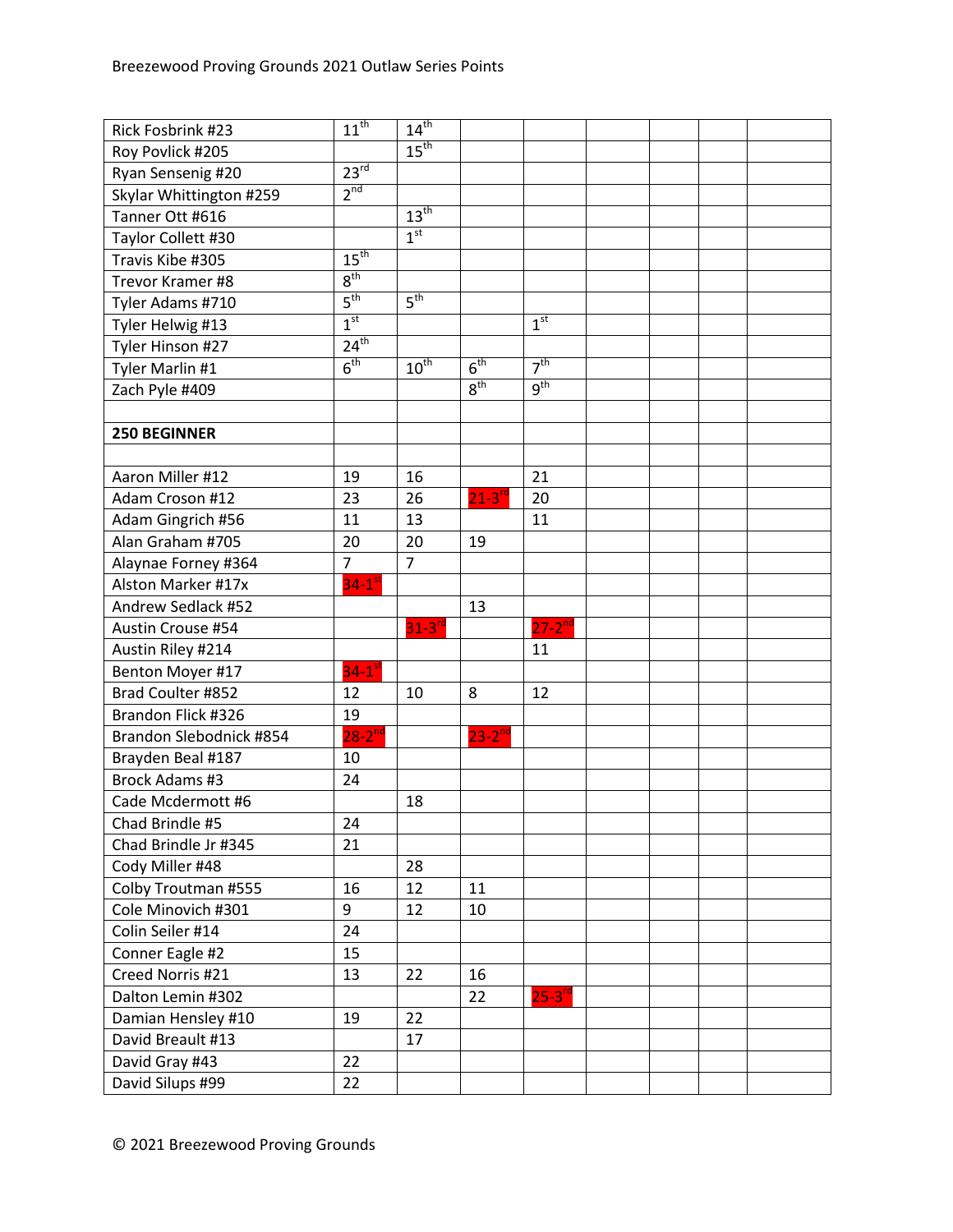| David Wood #111          | 18             | 9                    | 16                     | 15 |  |  |
|--------------------------|----------------|----------------------|------------------------|----|--|--|
| Devon Stump #3           | 21             | 21                   | 15                     |    |  |  |
| Dillion Mealey #34       |                | 13                   |                        |    |  |  |
| Dylan Page #102          | 11             |                      |                        |    |  |  |
| <b>Edward Gomez #10x</b> |                | 9                    |                        | 8  |  |  |
| Eric Von Lange #112      | 9              | 29                   |                        |    |  |  |
| Evan Griffith #720       | 26             | 25                   |                        | 20 |  |  |
| Gabe Bove #2             |                | 25                   |                        | 23 |  |  |
| Gage Boden #28           | 8              | 16                   | 12                     | 13 |  |  |
| Gideon Smith #33         | 18             | 24                   | 18                     | 18 |  |  |
| Gio Feudale #4           | 14             | 8                    |                        |    |  |  |
| Grey Abbott #240         | 16             |                      |                        |    |  |  |
| Grey Abbott #777         |                |                      |                        | 13 |  |  |
| lan Becker #41           |                |                      |                        | 19 |  |  |
| Jacob Sunderland #109    |                | 30                   | $25 - 2^{nd}$          |    |  |  |
| Jaden Dettinger #88      | 23             | $\overline{7}$       |                        |    |  |  |
| Jaidyn Letterman #65     | 17             |                      |                        |    |  |  |
| Jared Porter #234        | 16             |                      | 20                     |    |  |  |
| Jason Glaze #912         |                | 11                   |                        | 22 |  |  |
| Jason Manikowski #28     | 17             | 18                   | 19                     | 17 |  |  |
| Jason Riddleberger #26   | 17             |                      |                        |    |  |  |
| Jayden Dawson #7         | 11             |                      | 9                      |    |  |  |
| Jayden Dawson #722       |                |                      |                        | 14 |  |  |
| JD Hahn #75              |                |                      |                        | 22 |  |  |
| Jessica Hepner #323      |                | 14                   |                        |    |  |  |
| Joey Gerz #2             |                |                      | 14                     |    |  |  |
| John Kerr #83            | 15             | 11                   | 11                     | 10 |  |  |
| Josh Chrest #317         |                | 17                   |                        | 16 |  |  |
| Josh Coulter #320        | 20             | 20                   | 15                     | 19 |  |  |
| Josh Dixon #741          | 23             | 21                   | 17                     |    |  |  |
| Josiah Dick #290         |                |                      | 20                     |    |  |  |
| Justin Verbonitz #410    | 25             |                      |                        |    |  |  |
| Kaden Wagner #1          | 18             |                      |                        |    |  |  |
| Kaleb Popson #62         | $\overline{7}$ |                      |                        |    |  |  |
| Kameron Holderbaum #44   |                | 27                   | 21                     | 24 |  |  |
| Karl Knoebel #420        |                |                      | 10                     |    |  |  |
| Kaz Thompson #335        | 15             | 15                   | 13                     |    |  |  |
| Kyle Cunningham #219     | 22             | $33-2$ <sup>nd</sup> | $28 - 1$ <sup>st</sup> |    |  |  |
| Kyle Ramsey #17          | 20             | 27                   | 8                      | 24 |  |  |
| Landon Dattinger #69     | 26             |                      |                        | 15 |  |  |
| Logan Bishop #925        | $29 - 2^{nd}$  |                      |                        |    |  |  |
| Luke Mowery #20          |                |                      | 12                     |    |  |  |
| Marshall Amspacher #747  | 13             |                      |                        |    |  |  |
| Matthew Yeretta #525     | 10             |                      |                        |    |  |  |
| Michael Carr #124        |                |                      | $23 - 3^{10}$          | 21 |  |  |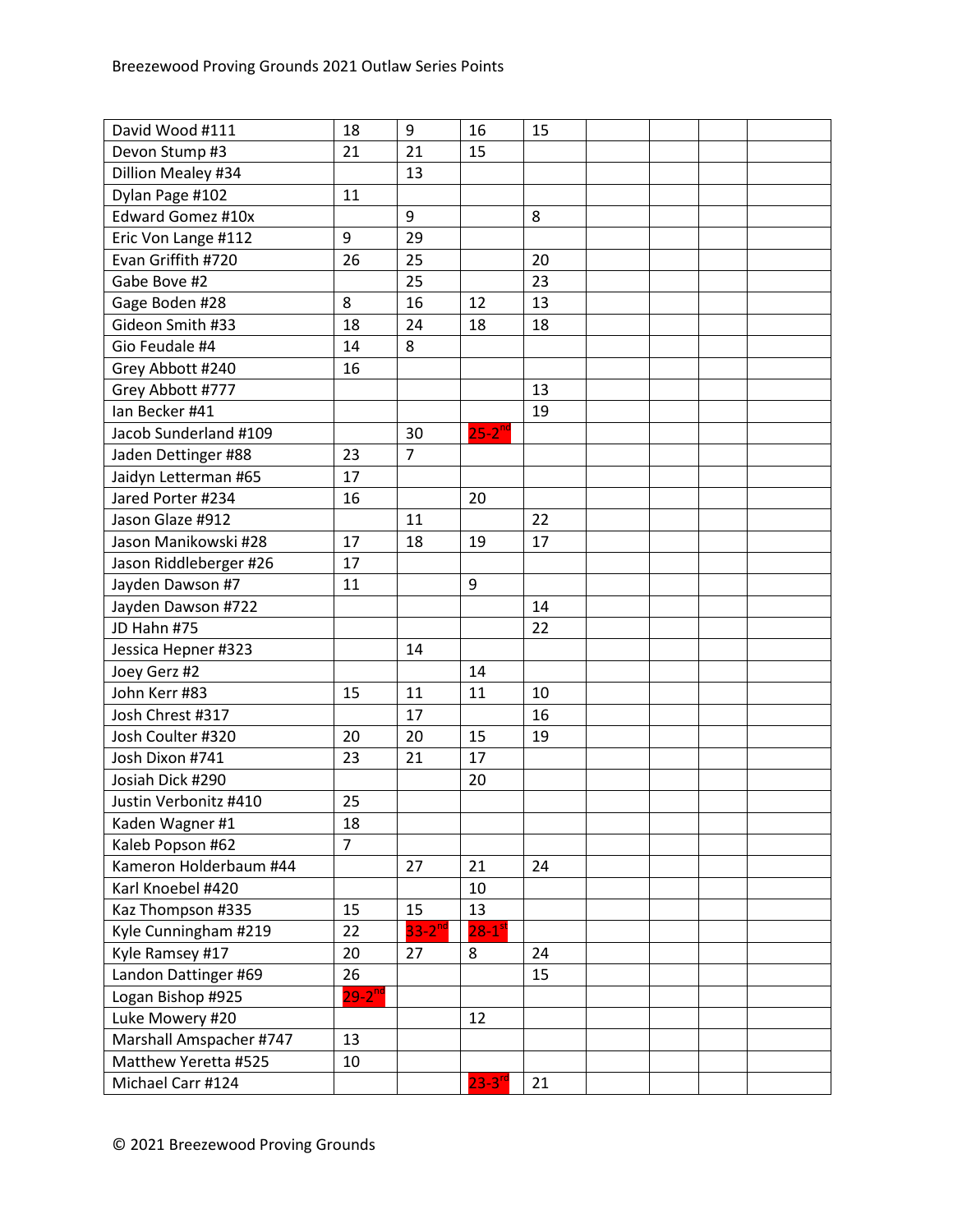| Mikey Stull #702        | 6                    |                        |                |                        |       |       |       |               |
|-------------------------|----------------------|------------------------|----------------|------------------------|-------|-------|-------|---------------|
| Nathan Heath #8         | 25                   |                        |                |                        |       |       |       |               |
| Nick McCann #8          | 12                   |                        |                |                        |       |       |       |               |
| Nick Seek #715          | 13                   | 14                     |                | $\boldsymbol{9}$       |       |       |       |               |
| Paulie Bove #18         |                      | $38 - 1$ <sup>st</sup> |                |                        |       |       |       |               |
| Robert Mentzer #722     | $29 - 2^{nd}$        |                        |                |                        |       |       |       |               |
| Robert Winter #43       |                      | $30-3$ <sup>rd</sup>   |                |                        |       |       |       |               |
| Ronn Doug #800          |                      | 10                     |                | 12                     |       |       |       |               |
| Ryan Sensenis #20       |                      |                        |                | 10                     |       |       |       |               |
| Scott Walter #714       | 12                   | 15                     |                |                        |       |       |       |               |
| Shane Jernigan #156     |                      |                        | 14             | 14                     |       |       |       |               |
| Shawn Koller #08        | 8                    | 8                      |                |                        |       |       |       |               |
| Taylor Smith #x         | 14                   |                        |                |                        |       |       |       |               |
| Tom Weir #11            |                      | 24                     |                | 16                     |       |       |       |               |
| Tony Stilling #23       |                      | 19                     |                |                        |       |       |       |               |
| Travis Berggren #122    | $26-3$ <sup>rd</sup> | $37-1$ <sup>st</sup>   | $30-1st$       | $---$                  | $---$ | $---$ | $---$ | <b>BUMPED</b> |
| Travis Martin #45       |                      |                        |                | $27 - 2^{nd}$          |       |       |       |               |
| Travis Weisner #799     |                      | $32 - 2^{nd}$          |                |                        |       |       |       |               |
| Trent Almony #118       |                      |                        | $\overline{7}$ |                        |       |       |       |               |
| Trevor Sabal #909       | 10                   |                        |                |                        |       |       |       |               |
| Tyler Gardner #209      | 14                   |                        |                |                        |       |       |       |               |
| Tyler Lanza #22         |                      | 26                     |                | $32-1$ <sup>st</sup>   |       |       |       |               |
| Weston Barnes #1        | 9                    |                        |                |                        |       |       |       |               |
| William Shockey #217    | $33-1$ <sup>st</sup> | 23                     |                |                        |       |       |       |               |
| Wilson Berggren #27     | 25                   | 23                     | 9              | $32 - 1$ <sup>st</sup> |       |       |       |               |
| Zach Pyle #409          |                      |                        | 17             | 17                     |       |       |       |               |
| Zach Tanis #789         |                      | 19                     |                |                        |       |       |       |               |
| Zack Mack #616          | 21                   |                        |                | $25 - 3^{r}$           |       |       |       |               |
| Zack Rickard #41        | $27 - 3^{rc}$        | 28                     | 18             | 18                     |       |       |       |               |
| Zack Shaw #525          | $27 - 3^{rd}$        | 29                     |                | 23                     |       |       |       |               |
|                         |                      |                        |                |                        |       |       |       |               |
|                         |                      |                        |                |                        |       |       |       |               |
| <b>450 BEGINNER</b>     |                      |                        |                |                        |       |       |       |               |
|                         |                      |                        |                |                        |       |       |       |               |
| Aaron Miller #12x       |                      | 13                     |                |                        |       |       |       |               |
| Antonio Mathis #474     | 19                   |                        |                |                        |       |       |       |               |
| Austin Crouse #54       |                      |                        |                | 21                     |       |       |       |               |
| Austin Riley #214       |                      |                        |                | $23 - 3^{n}$           |       |       |       |               |
| Billy Hildebrand#43     |                      | 20                     |                |                        |       |       |       |               |
| Blake Lincoln #555      | $32-1$ <sup>st</sup> | 21                     |                |                        |       |       |       |               |
| Blaze Moyer #248        | 20                   | 19                     |                |                        |       |       |       |               |
| Brandon Ryman #92       | 6                    |                        |                |                        |       |       |       |               |
| Brandon Slebdonick #854 | 11                   |                        | 25             |                        |       |       |       |               |
| <b>Brock Adams #333</b> | 8                    |                        |                |                        |       |       |       |               |
| Bryce Plessinger #117   | 22                   | 21                     |                | $\overline{7}$         |       |       |       |               |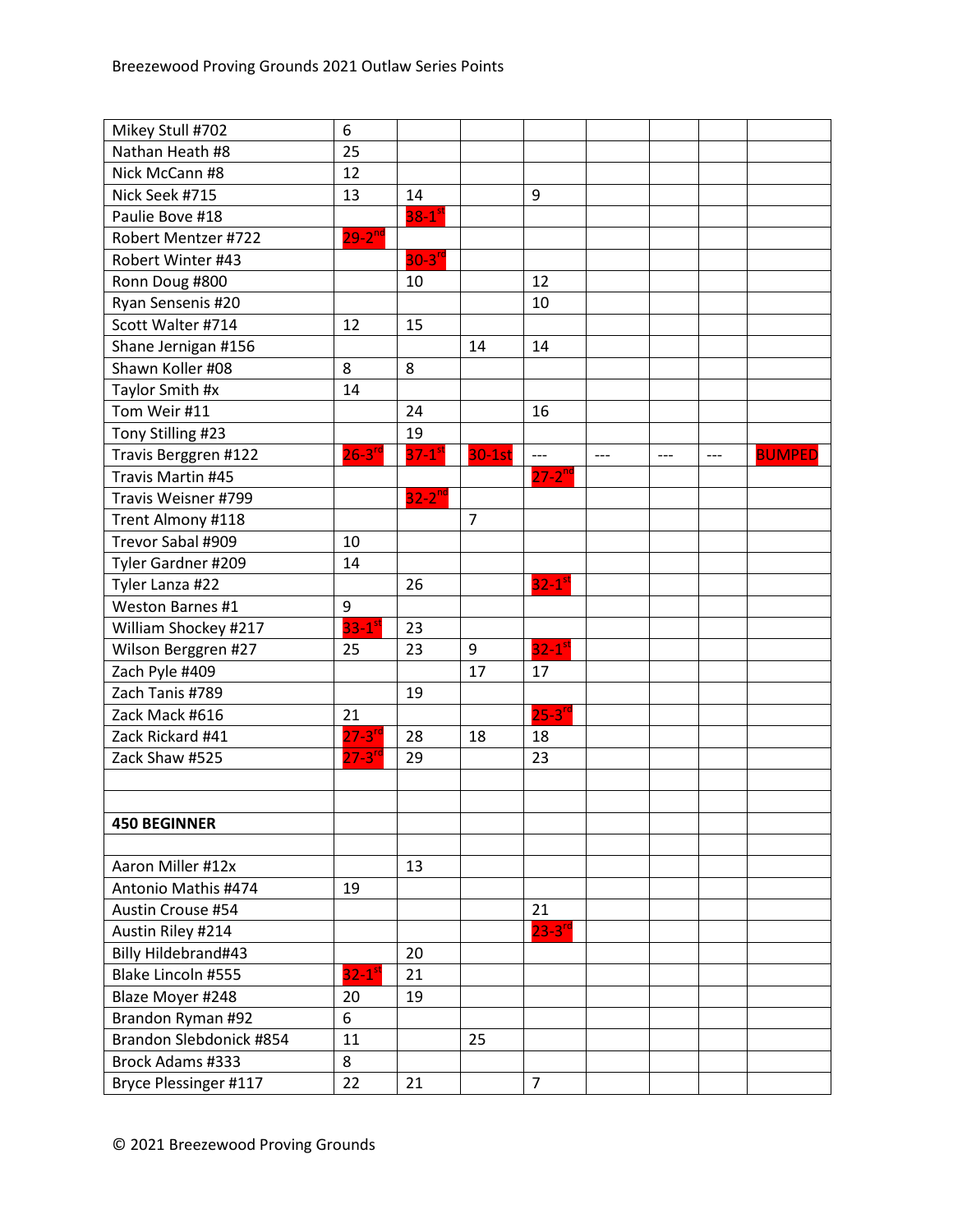| Bubba Lincoln #222     | 10                   |                        |                      |                      |       |       |       |               |
|------------------------|----------------------|------------------------|----------------------|----------------------|-------|-------|-------|---------------|
| Cade Leatherman #367   |                      | 18                     |                      |                      |       |       |       |               |
| Carl Davenport #88     | 12                   | 11                     |                      | 13                   |       |       |       |               |
| Charlie Rill #11c      |                      |                        | 36                   | $29-1$ <sup>st</sup> |       |       |       |               |
| Chris Mirs #55         | 15                   |                        |                      |                      |       |       |       |               |
| Cody Gerz #22          | $25 - 3^{rd}$        | $22 - 3^{10}$          | $31-2$ <sup>nd</sup> | $---$                | $---$ | $---$ | $---$ | <b>BUMPED</b> |
| Cody Grey #504         | 17                   |                        |                      |                      |       |       |       |               |
| Cody Miller #316       |                      | $\overline{7}$         |                      |                      |       |       |       |               |
| Cole Gerz #46          | 22                   |                        | 22                   |                      |       |       |       |               |
| Dalton Lemin #502      |                      |                        | 20                   | 16                   |       |       |       |               |
| David Manikowski #113  | 24                   | 20                     | 21                   | 19                   |       |       |       |               |
| David Riconni #737     | 17                   |                        |                      |                      |       |       |       |               |
| David Swinger #3       | 19                   | 15                     | 16                   | 19                   |       |       |       |               |
| Dennis Marsch #613     |                      | 10                     |                      |                      |       |       |       |               |
| Derek Eckman #122      |                      |                        |                      | 15                   |       |       |       |               |
| Derrick Kuchinka #64   |                      | $23 - 3$ <sup>rd</sup> |                      |                      |       |       |       |               |
| Devon Stump #3         | 15                   | 19                     | 18                   |                      |       |       |       |               |
| Dustin Ebaugh #82      |                      |                        | 28                   | 22                   |       |       |       |               |
| Dustin Ziemba #999     |                      |                        | 13                   | 18                   |       |       |       |               |
| Dylan Coon #78         | $25-3$ <sup>rd</sup> | $29 - 1$ <sup>st</sup> | $29 - 3^{rc}$        | -----                | ----- | ----- | ----- | <b>BUMPED</b> |
| Dylan Snyder #599      | $32-1$ <sup>s</sup>  | $25 - 2^{nd}$          | 26                   | $22 - 3n$            | ----- | ----- | ----- | <b>BUMPED</b> |
| Edward Gomez #10       |                      |                        |                      | 11                   |       |       |       |               |
| Eric VonLange #112     |                      | 15                     |                      | 12                   |       |       |       |               |
| Gordy Marsh #331       | 18                   | 12                     | 27                   | $25-2^{nd}$          |       |       |       |               |
| Grey Abbott #777       |                      |                        |                      | 14                   |       |       |       |               |
| Jacob Sunderlin #109   |                      | 6                      | 17                   |                      |       |       |       |               |
| Jarred Coleman #96     | $\overline{7}$       |                        |                      |                      |       |       |       |               |
| Jason Keefer #817      |                      | 12                     |                      | 12                   |       |       |       |               |
| Jason Riddleberger #26 | 14                   |                        |                      |                      |       |       |       |               |
| Jason Wilbur #402      |                      |                        | 19                   |                      |       |       |       |               |
| Jonathan Cook #331     |                      |                        | 10                   |                      |       |       |       |               |
| Josh Chrest #317       |                      | 16                     |                      | $\boldsymbol{9}$     |       |       |       |               |
| Josh Coulter #320      |                      | 8                      | 11                   | 14                   |       |       |       |               |
| Josh Phillips #51      |                      |                        | 15                   |                      |       |       |       |               |
| JP Heffren #5          |                      |                        | 24                   |                      |       |       |       |               |
| Justin Adams #20       | 16                   |                        |                      |                      |       |       |       |               |
| Justin Verbonitz #410  | 23                   |                        |                      |                      |       |       |       |               |
| Kaleb Popson #62       | $\overline{7}$       |                        |                      |                      |       |       |       |               |
| Keaton Hoch #20        |                      |                        |                      | 17                   |       |       |       |               |
| Landon Dattinger #69   |                      |                        |                      | 10                   |       |       |       |               |
| Matt Adams #1          | $27 - 2^{nd}$        |                        |                      | $24 - 2^{nd}$        |       |       |       |               |
| Matt Baker #517        |                      |                        | 8                    |                      |       |       |       |               |
| Michael Cox #248       | 12                   | 11                     | 12                   | 13                   |       |       |       |               |
| Miguel Urbina #23      |                      |                        |                      | $30-1$ <sup>st</sup> |       |       |       |               |
| Mikey Stull #702       | 20                   | 14                     |                      |                      |       |       |       |               |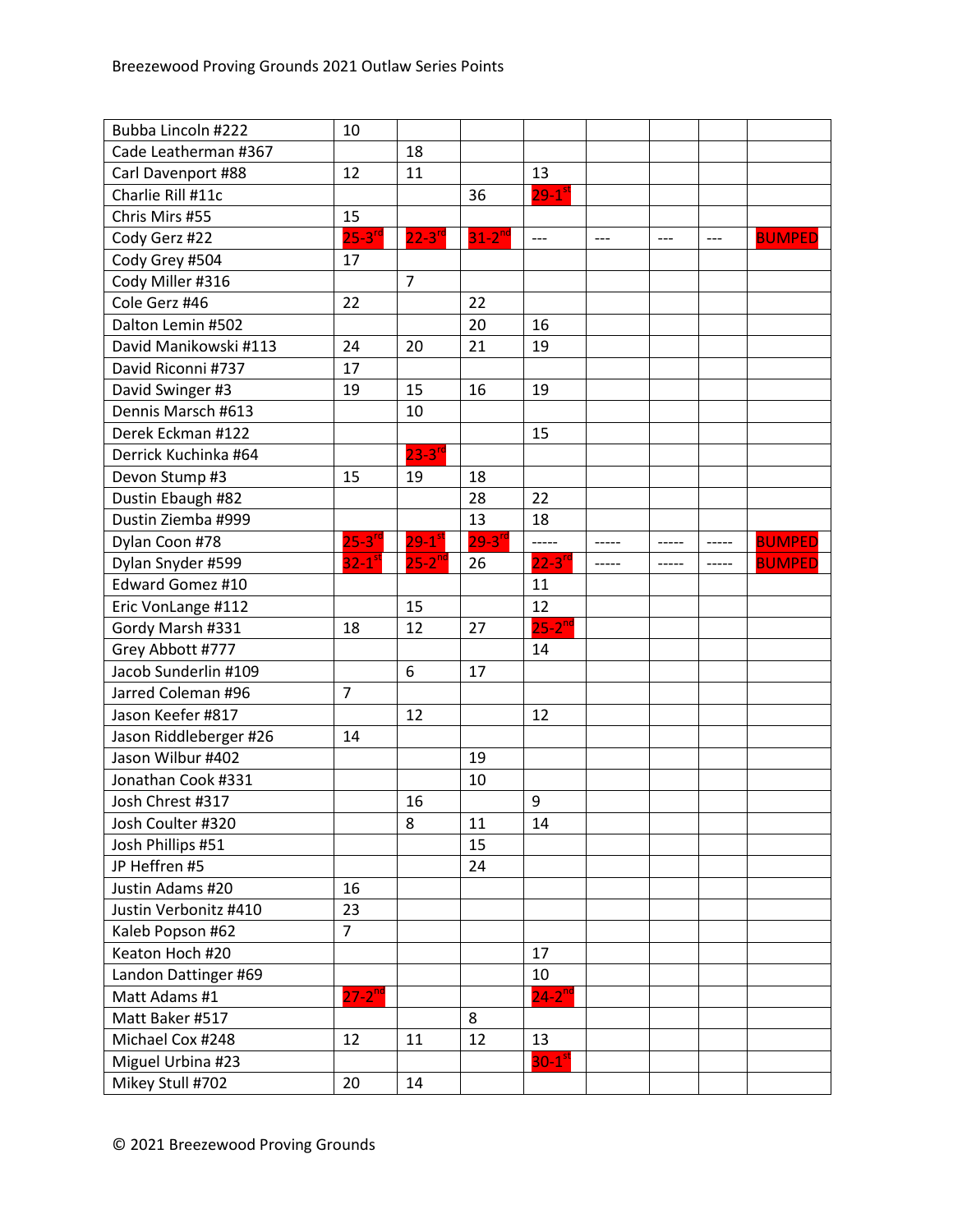| Nick Feudale #14<br>11                                    |  |
|-----------------------------------------------------------|--|
| Nick Richardson #45<br>18<br>17                           |  |
| $30-1$ <sup>st</sup><br>Paulie Bove #18                   |  |
| Quentin Thomas #17<br>13<br>10<br>15                      |  |
| Rick Frosbrink #23<br>10                                  |  |
| Robbie Zimmer #x<br>9                                     |  |
| Robert Mentzer #722<br>23                                 |  |
| Robert Winter #43<br>8                                    |  |
| 9<br>9<br>Ryan Adams #878<br>9                            |  |
| Ryan Sensenig #20<br>10                                   |  |
| Scott Walter #714<br>9                                    |  |
| Shane Hollabaugh#25<br>21                                 |  |
| Shane Jernigan #156<br>21<br>18<br>14                     |  |
| Tanner Ott #616<br>13                                     |  |
| Tayte Donovan #717<br>24                                  |  |
| Tim Schmidt #258<br>9<br>8                                |  |
| Tony Stilling #23<br>17<br>13                             |  |
| Travis Ritter #420<br>21<br>23<br>14<br>20                |  |
| $24 - 2^{nd}$<br>Travis Welsner #799                      |  |
| Trevor Hollabaugh #19<br>16                               |  |
| Wes Fritz #46<br>18<br>14                                 |  |
| $27-2^{nd}$<br>8<br>William Shockey #217<br>22            |  |
| Zach Price #61<br>20                                      |  |
| Zachary Burgan #27<br>8                                   |  |
| Zachary Howard #249<br>11                                 |  |
| Zack Shaw #525<br>16<br>17                                |  |
| Zan Wills #99<br>16                                       |  |
|                                                           |  |
| <b>250 INTERMEDIATE</b>                                   |  |
|                                                           |  |
| Adam Miller #57<br>16                                     |  |
| 6<br>9<br>6<br>Alex Wiggins #182                          |  |
| <b>Braxton Mitchell #20</b><br>37                         |  |
| Brendan Emerick #422<br>18                                |  |
| 21<br><b>Brett Lancaster #385</b>                         |  |
| Brock Jumper #112<br>27                                   |  |
| Caleb Allebaugh #113<br>19                                |  |
| Chance Fisher #79<br>18<br>15                             |  |
| Chase Linaweaver #727<br>19<br>22<br>$\overline{7}$<br>23 |  |
| Chris Hazelton #65<br>12<br>17<br>13                      |  |
| Chucky Hropovich #629<br>11                               |  |
| Danny Waldrop #73<br>12<br>12<br>10                       |  |
| Dayne Miller #28<br>8<br>11                               |  |
| Dean Childers #188<br>17                                  |  |
| Ethan Schwartz #826<br>13                                 |  |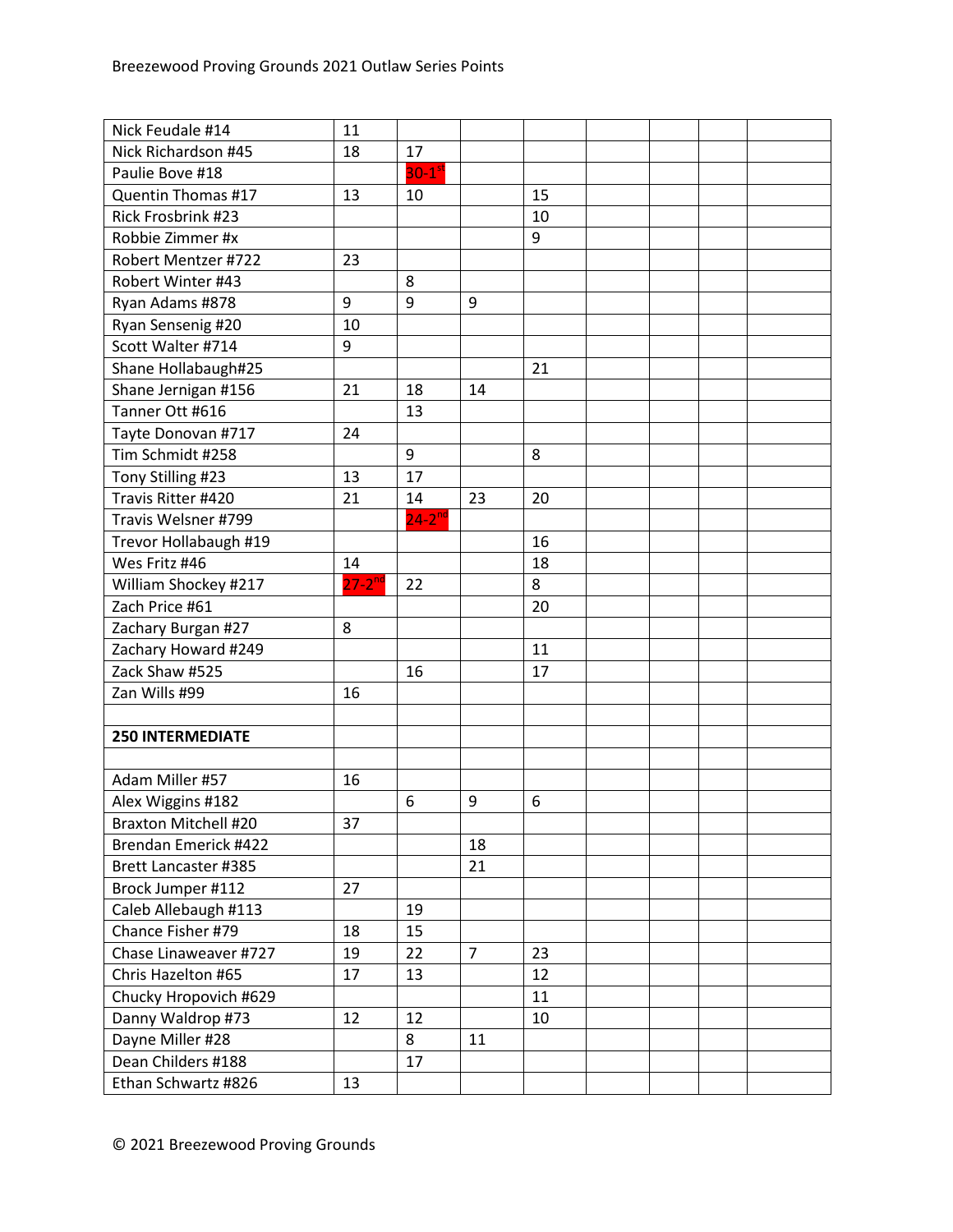| Gage Allebaugh #118         |    | $\overline{7}$ |    |                |  |  |
|-----------------------------|----|----------------|----|----------------|--|--|
| Joey Gerz #2                | 8  |                |    |                |  |  |
| Josh Phillips #51           | 10 |                |    |                |  |  |
| Joshua David #11            | 20 |                |    |                |  |  |
| Kaige Norris #22            | 21 | 18             | 12 |                |  |  |
| Marcus Everly #13           | 29 | 10             | 23 | 15             |  |  |
| Matthew VanSant #189        | 32 | 27             | 13 | 18             |  |  |
| Michael Ashby #56           | 14 |                |    |                |  |  |
| Michael Lancaster #7        |    |                | 16 |                |  |  |
| Michael Novella #319        |    |                | 15 | 9              |  |  |
| Noah Hazelton #66           | 23 | 20             | 17 | 14             |  |  |
| Robert Shuster #831         | 30 |                | 28 |                |  |  |
| Sam Waldrop #336            |    | 9              | 14 | 8              |  |  |
| Sam Wilson #131             | 9  |                |    |                |  |  |
| Scott Garrety #117          | 25 |                | 20 | 16             |  |  |
| Thorn Brothers #151         | 28 | 14             | 19 |                |  |  |
| Travis Bergrenn #122        |    |                |    | $\overline{7}$ |  |  |
| <b>Trenton Martin #45</b>   |    |                |    | 13             |  |  |
| Trevor Kramer #8            | 22 |                |    |                |  |  |
| Tyler Adams #710            | 15 | 16             |    |                |  |  |
| Tyler Bockman #219          | 24 |                |    |                |  |  |
| Tyler Hill #512             | 26 | 11             | 10 |                |  |  |
| Zach Waldrop #116           | 11 |                |    |                |  |  |
| Zane Poorbaugh #37          |    |                | 8  |                |  |  |
|                             |    |                |    |                |  |  |
| <b>450 INTERMEDIATE</b>     |    |                |    |                |  |  |
|                             |    |                |    |                |  |  |
| Adam Miller #57             | 16 | 6              | 10 | 11             |  |  |
| Brady Lanzendorfer #71      |    | 10             | 11 | 9              |  |  |
| <b>Braxton Mitchell #20</b> | 34 |                |    |                |  |  |
| <b>Brett Lancaster #385</b> |    |                | 18 |                |  |  |
| Brett Pochet #225           | 22 | 16             | 16 | 13             |  |  |
| Casey Payne #34             | 14 |                |    |                |  |  |
| Chase Linaweaver #727       |    |                |    | 17             |  |  |
| Chucky Hropovich #09        | 13 | 9              | 8  | 8              |  |  |
| Cody Gerz #22               |    |                |    | 15             |  |  |
| Cody Johnson #31            | 29 |                |    |                |  |  |
| Dayne Miller #28            |    | 15             | 12 |                |  |  |
| Dean Childers #188          |    | 14             |    |                |  |  |
| Dustin Mallow #58           | 10 | 17             |    |                |  |  |
| Greg Seltzer #10            | 20 | 25             | 26 | 19             |  |  |
| Jacoby Finlaysen #10        | 9  |                |    |                |  |  |
| Jarrett Bellison #613       |    |                |    | 16             |  |  |
| Jim Franks #11              |    |                | 14 |                |  |  |
| John Selby 317              | 19 |                |    |                |  |  |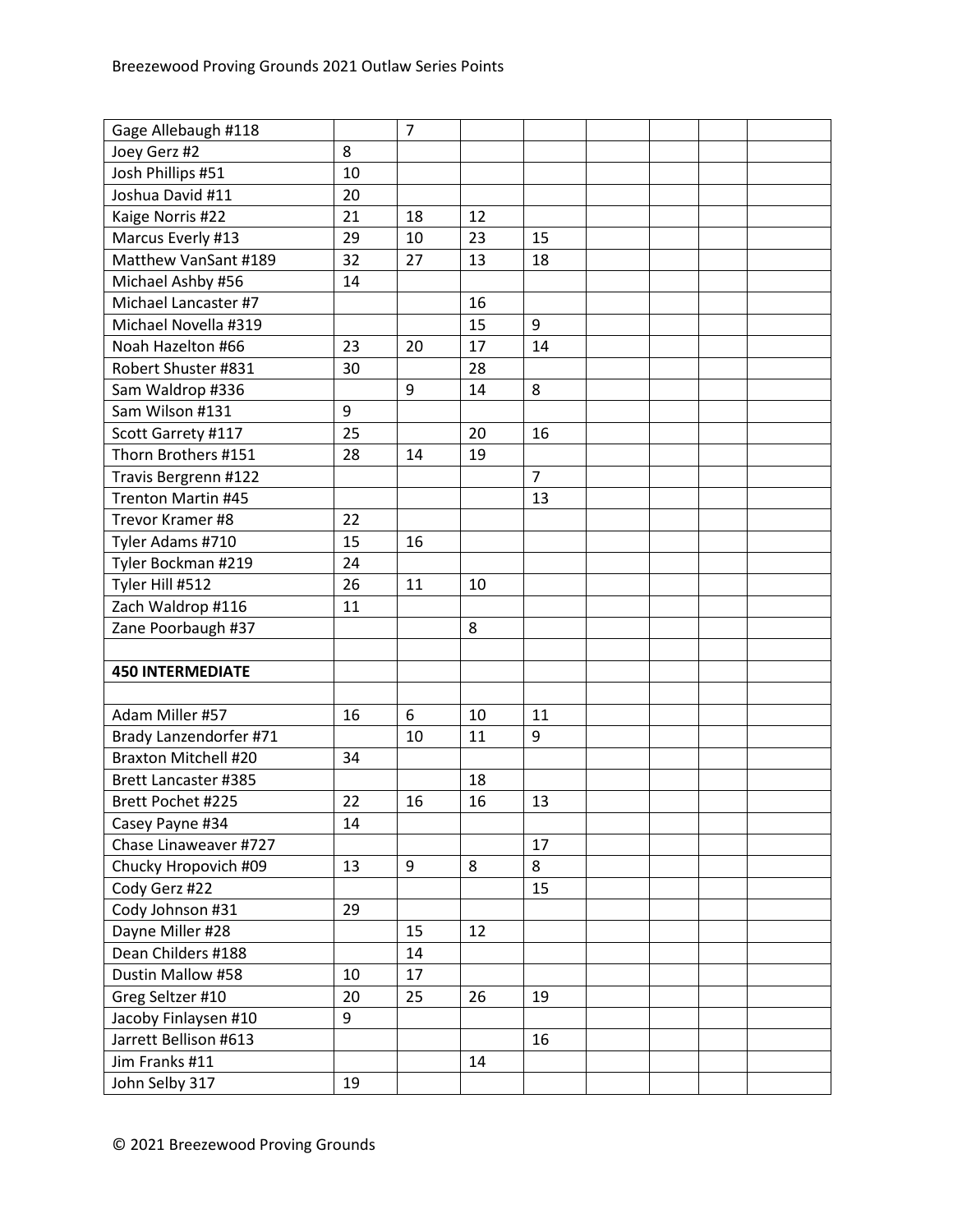| Josh Buckner #56          | 8              | $\overline{7}$ |                | $\overline{7}$ |  |  |
|---------------------------|----------------|----------------|----------------|----------------|--|--|
| Marcus Everly #13         | 25             | 18             | 15             | 10             |  |  |
| Michael Ashby #56         | 12             |                |                |                |  |  |
| Michael Lancaster #7      |                |                | $\overline{7}$ |                |  |  |
| Noah Hazelton #66         | 17             |                |                |                |  |  |
| Pat Vaughn #114           | $\overline{7}$ |                |                |                |  |  |
| Robert Shuster #831       | 26             |                | 21             |                |  |  |
| Sam Wilson #131           | 21             |                |                |                |  |  |
| Scott Garrety #117        |                |                | 9              | 14             |  |  |
| Stone Dyer #187           | 24             |                |                |                |  |  |
| Taylor Collett #30        |                | 20             |                |                |  |  |
| Thorn Brothers #151       | 23             | 13             | 17             |                |  |  |
| Travis Kibe #305          | 27             | 12             | 18             | 24             |  |  |
| <b>Trenton Martin #45</b> |                |                |                | 12             |  |  |
| Tyler Adams #710          | 18             | 11             |                |                |  |  |
| Tyler Hill #512           | 15             | 8              | 13             |                |  |  |
| Wyatt Everhart #510       | 11             |                |                |                |  |  |
| Zach Waldrop #116         |                |                |                | 6              |  |  |
|                           |                |                |                |                |  |  |
| 250 ADVANCED              |                |                |                |                |  |  |
|                           |                |                |                |                |  |  |
| Benton Moyer #17          |                | 6              |                |                |  |  |
| Cody Andres #50           | 10             |                |                |                |  |  |
| Rj Wilson #28             |                |                |                | 12             |  |  |
| Timmy Crosby #279         | 15             | 13             |                |                |  |  |
| Tommy Lenz #283           | $\overline{7}$ |                |                |                |  |  |
| Tyler Marlin #1           | 8              | 8              | 11             | $\overline{7}$ |  |  |
| Wyatt Everhart #510       | 6              |                |                |                |  |  |
|                           |                |                |                |                |  |  |
| <b>450 ADVANCED</b>       |                |                |                |                |  |  |
|                           |                |                |                |                |  |  |
| Andrew Day #94            |                | 12             |                | 8              |  |  |
| Cody Andres #50           | 9              |                |                |                |  |  |
| Joey Deneen #257          |                | 10             | 13             |                |  |  |
| Josh Howser #718          | 17             | 8              | 8              | 15             |  |  |
| Kyle Hott #219            | $\overline{7}$ |                |                | 6              |  |  |
| Randy Lawson #209         | 10             | 6              | 6              | 10             |  |  |
| Ryan Rassa #307           |                | 9              |                |                |  |  |
| Skylar Whittington #259   | 6              |                |                |                |  |  |
| Timmy Crosby #279         | 12             | 17             |                |                |  |  |
| Tyler Helwig #13          | 8              | $\overline{7}$ |                | $\overline{7}$ |  |  |
|                           |                |                |                |                |  |  |
| VET 30+ OPEN              |                |                |                |                |  |  |
|                           |                |                |                |                |  |  |
| Alex Wiggins #182         |                | 12             | 10             | 15             |  |  |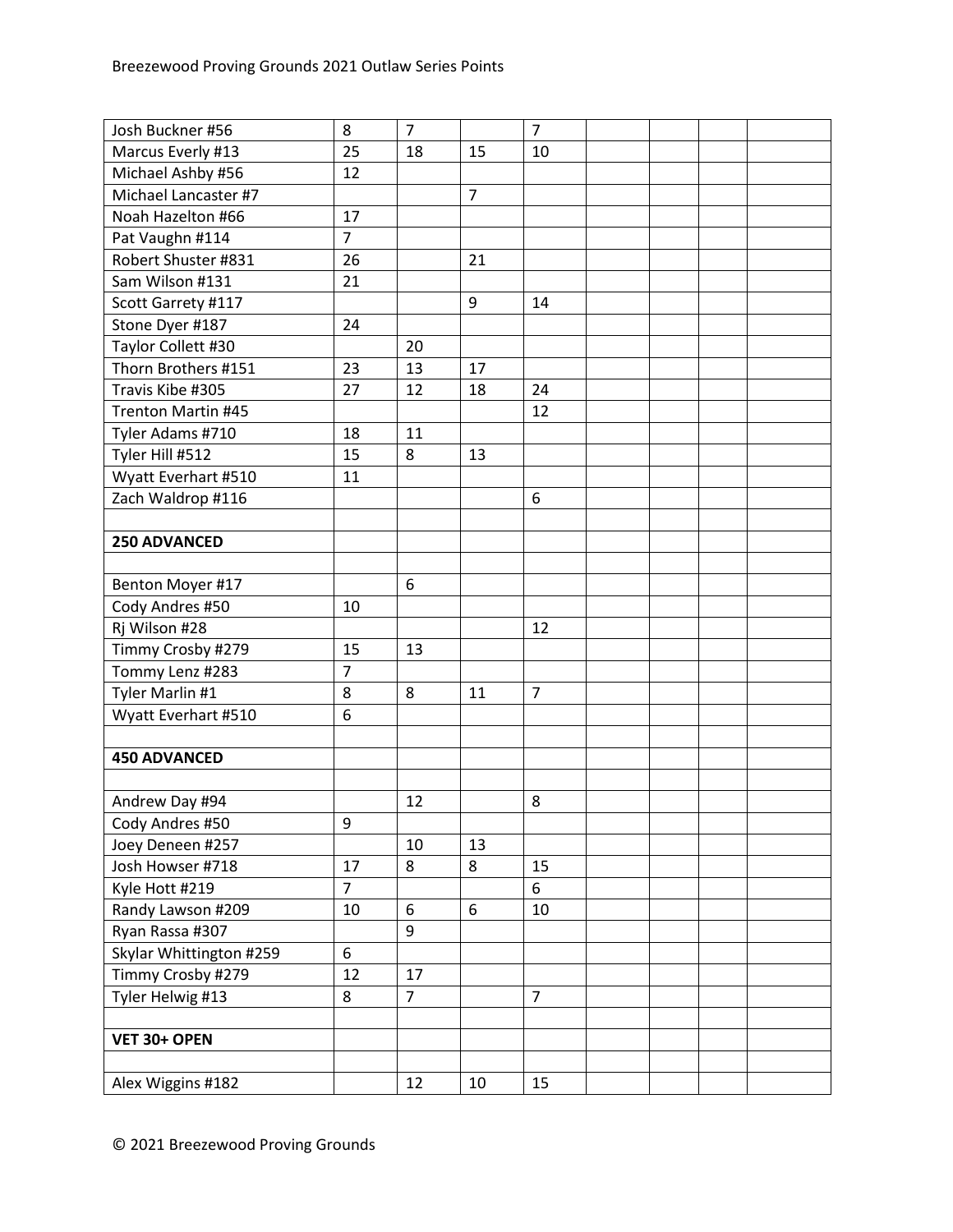| Brandon Mazur #410     |                |                |                | 13             |  |  |
|------------------------|----------------|----------------|----------------|----------------|--|--|
| Brandon Smith #142     | 25             |                |                |                |  |  |
| Charlie Rill #11c      |                |                | 17             | 26             |  |  |
| Chris Hazelton #65     | 20             | 18             | 14             | 20             |  |  |
| Cody Gray #504         | 11             |                |                |                |  |  |
| Daniel Reinhardt #781  | 12             |                |                | 17             |  |  |
| Dean Childers #188     |                | 22             |                |                |  |  |
| Derrick Kuchinka #64   |                | 19             |                |                |  |  |
| Donny Cross #117       | $\overline{7}$ |                |                |                |  |  |
| Dustin Ebaugh #82      |                |                |                | 19             |  |  |
| Jason Keefer #817      |                | 10             |                | 11             |  |  |
| John Selby #17         | 21             |                |                |                |  |  |
| John Struble #14       |                |                |                | $\overline{7}$ |  |  |
| Josh Costaldo #587     |                | 6              | 8              | 8              |  |  |
| Josh Howser #718       | 32             | 30             | 24             | 33             |  |  |
| Justin Gruden #664     | 19             |                |                |                |  |  |
| Kurt Karcher #495      | 16             | 16             | 6              | 21             |  |  |
| Lyle Hayett #129       |                |                |                | 23             |  |  |
| Mad Dog #x             | 22             |                |                |                |  |  |
| Matt Adams #1          | 23             |                |                |                |  |  |
| Matt Grove #472        | 10             | 15             | $\overline{7}$ | 16             |  |  |
| Michael Klinger #14    |                |                |                | 24             |  |  |
| Michael Novella #319   |                |                | 15             | 22             |  |  |
| Mike Feathers #447     | 17             | 13             |                |                |  |  |
| Nathan Heath #88       |                |                |                | 9              |  |  |
| Paul Hrubochak #735    | 14             | 20             | 16             | 25             |  |  |
| Percy Clair #353       |                | 8              |                |                |  |  |
| Randy Lawson #209      | 27             | 25             | 19             | 28             |  |  |
| Rick Fosbrink #23      |                | $\overline{7}$ |                | 12             |  |  |
| Russell Justus #283    | 6              |                |                |                |  |  |
| Ryan Adams #828        | 8              | 9              | 11             | 10             |  |  |
| Taylor Collett #30     |                | 23             |                |                |  |  |
| Travis Ritter #420     | 18             | 17             | 13             | 14             |  |  |
| Tyler Hill #512        | 24             | 21             | 12             |                |  |  |
| Wes Fritz #46          | 13             |                |                |                |  |  |
| Zack Shaw #525         | 9              | 11             |                |                |  |  |
| Zeb Scott #629         | 15             | 14             | 9              | 18             |  |  |
|                        |                |                |                |                |  |  |
| <b>SENIOR 45+ OPEN</b> |                |                |                |                |  |  |
|                        |                |                |                |                |  |  |
| Aaron Becker #67       |                |                |                | 11             |  |  |
| Bill Lauver #442       | 13             | 9              | 11             | 9              |  |  |
| Danny Waldrop #73      | 18             | 14             | 14             | 15             |  |  |
| Don Breinich #457      | $\overline{7}$ | $\overline{7}$ | $\overline{7}$ | $\overline{7}$ |  |  |
| Howard Ramsey #635     | 9              |                |                |                |  |  |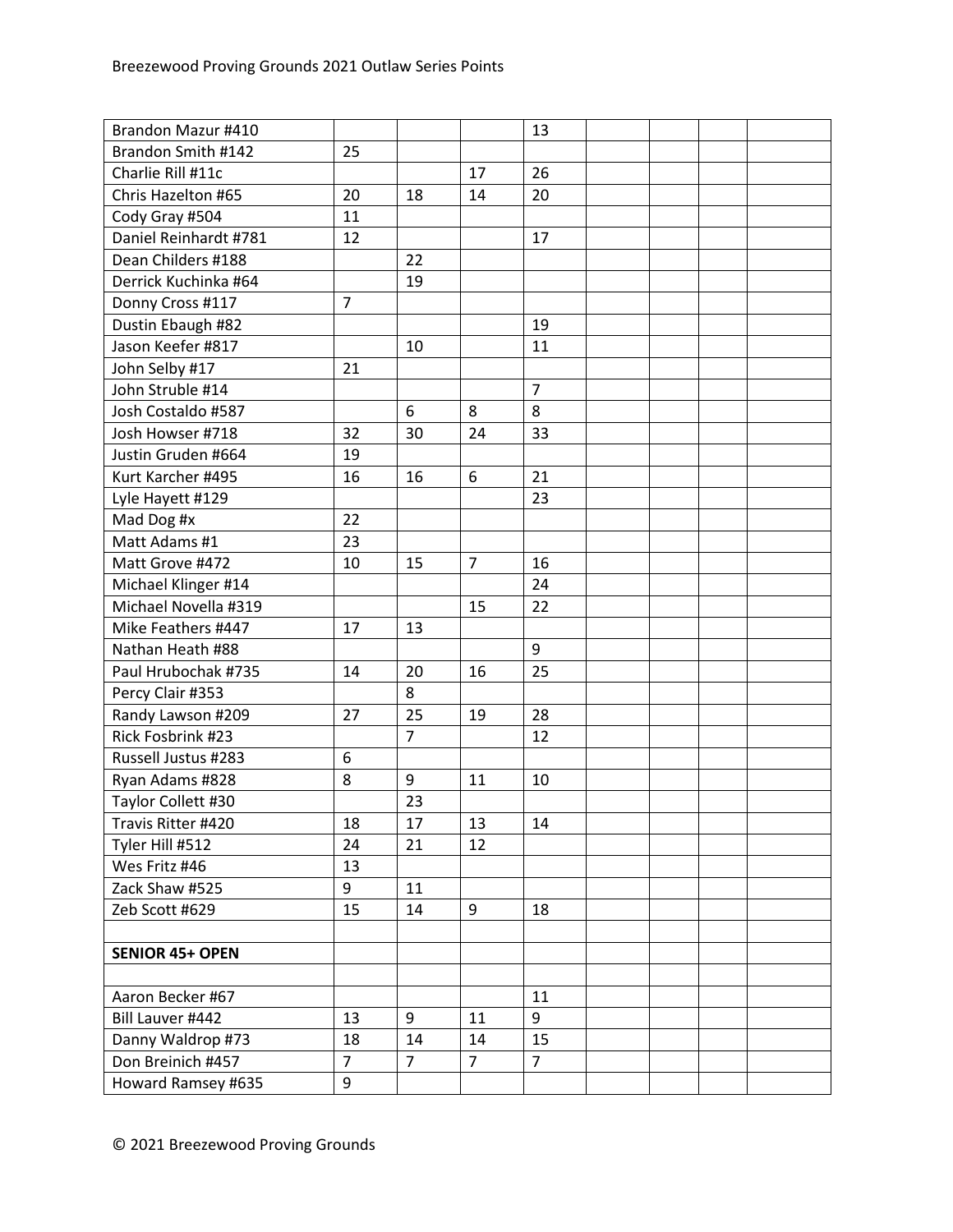| Jim Laird #87          |                |                | 8  |                |  |  |
|------------------------|----------------|----------------|----|----------------|--|--|
| Karl Knoebel #420      |                | 6              | 6  |                |  |  |
| Mark Howser #117       | 16             | 11             | 10 | 12             |  |  |
| Matt Exline #97        |                | 12             |    | 13             |  |  |
| Matt VanSant #189      | 15             |                |    | 14             |  |  |
| Mike Pettit #546       | 11             |                |    |                |  |  |
| Paul Hrubochak #735    | 23             | 19             | 19 | 22             |  |  |
| Ray Eldridge #747      | 10             |                |    |                |  |  |
| Rick Kramer #43        | 12             |                |    |                |  |  |
| Ron Adams #424         | 8              |                |    | 6              |  |  |
| Scott Martin #45       |                |                |    | 17             |  |  |
| Troy Kull #747         |                | 8              | 9  | 8              |  |  |
| Zeb Scott #629         | 14             | 10             | 12 | 10             |  |  |
|                        |                |                |    |                |  |  |
| <b>PIT BIKE OPEN</b>   |                |                |    |                |  |  |
|                        |                |                |    |                |  |  |
| #385                   | 12             |                |    |                |  |  |
| Austin Taylor #36      |                |                |    | 8              |  |  |
| Bryson Brink #317      | 13             |                |    |                |  |  |
| Cayden Mazur #420      | 11             |                |    | $\overline{7}$ |  |  |
| Deon Dunningan Jr #385 |                |                |    | 11             |  |  |
| Hunter Heath #8        | 8              |                |    |                |  |  |
| Jarrett Bellison #613  |                |                |    | 13             |  |  |
| JP Long #43            | 9              |                |    |                |  |  |
| Lucas Cook #521        | $\overline{7}$ |                |    |                |  |  |
| Nathan Heath #88       |                |                |    | 10             |  |  |
| Randon Mazur #410      |                |                |    | 9              |  |  |
| Ricky Smith #859       | 10             |                |    |                |  |  |
| Ron Doug #800          | 15             | 12             |    |                |  |  |
| Stuart Lewis #15       | 20             |                |    | 18             |  |  |
|                        |                |                |    |                |  |  |
| <b>QUADS</b>           |                |                |    |                |  |  |
|                        |                |                |    |                |  |  |
| 50/70 OPEN             |                |                |    |                |  |  |
|                        |                |                |    |                |  |  |
| Alayna Loomis #24      |                | 10             |    |                |  |  |
| Domeano Dunnigan #1    | 9              |                |    | 8              |  |  |
| Easton Hackenburg #24  | 14             | 15             | 13 |                |  |  |
| Jacob Thornton #85     |                | $\overline{7}$ | 6  | 6              |  |  |
| Jane Beckett #128      | $\overline{7}$ |                |    |                |  |  |
| Landon Perrier #4      | 6              | 6              |    |                |  |  |
| Ryan Notarianni #4     |                | 8              | 8  | $\mathbf{1}$   |  |  |
|                        |                |                |    |                |  |  |
| 90/125 OPEN            |                |                |    |                |  |  |
|                        |                |                |    |                |  |  |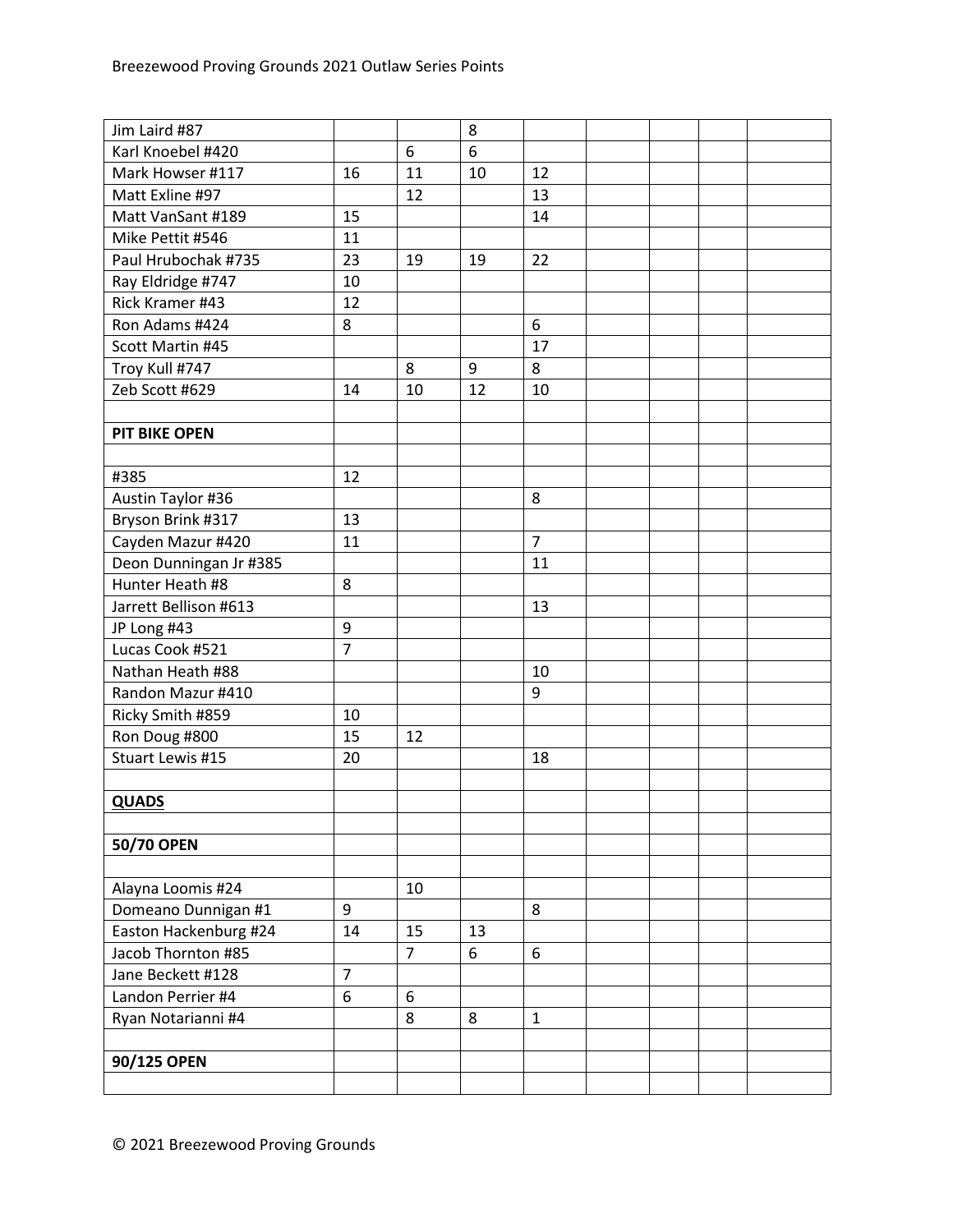| Abby Waskiewicz #010      | $\overline{7}$ | 9              | $\overline{7}$ | 8              |  |  |
|---------------------------|----------------|----------------|----------------|----------------|--|--|
| Alayna Loomis #24         |                | 8              |                |                |  |  |
| Annabella Eichner-Zuk #11 | 6              |                | 6              | 10             |  |  |
| Easton Hackenburg #24     | 10             | 12             | 10             |                |  |  |
| Elliana Shockey #316      |                | 6              |                |                |  |  |
| Grace Shockey #321        |                | 10             | 8              | $\overline{7}$ |  |  |
| Jenna Crone #108          | 8              |                |                |                |  |  |
| Olivia Struble #746       |                |                |                | 6              |  |  |
| Ryker Loomis #7           |                | $\overline{7}$ |                |                |  |  |
| Super Zach Notarianni #9  | 15             | 17             | 15             | 15             |  |  |
|                           |                |                |                |                |  |  |
| 200/300 OPEN              |                |                |                |                |  |  |
|                           |                |                |                |                |  |  |
| Ethan Lapp #325           |                | 6              |                |                |  |  |
| Ray Eldridge #95          | 8              |                |                |                |  |  |
| Super Zach Notarianni #6  | 13             | 8              | 11             | 11             |  |  |
| Vincent Dillon #54        |                | 13             |                |                |  |  |
|                           |                |                |                |                |  |  |
| 400 Open                  |                |                |                |                |  |  |
|                           |                |                |                |                |  |  |
| Campbell Thacker #131     |                | 14             |                |                |  |  |
| Dakota Pittman #998       |                | 10             | $\overline{7}$ | 9              |  |  |
| Dustin Shelly #109        | 13             |                |                |                |  |  |
| Hayden Wentz #407         |                | 9              |                |                |  |  |
| Kurt Lecorchick #715      | 8              | 12             | 12             | 14             |  |  |
| Kyle Arnold #5            | $\overline{7}$ |                |                |                |  |  |
| Kyle Church #007          | 11             |                | 10             | 12             |  |  |
| Mason Pingitor #913       |                |                |                | 10             |  |  |
| Matthew Bixler #26        | 6              | 11             |                |                |  |  |
| Mike Stossell #13         |                | 8              | 8              |                |  |  |
| Nevaeh Stahlman #115      |                |                |                | 8              |  |  |
| Nicholas Lueatke #776     | 10             |                |                | 11             |  |  |
| Super Zach Notarianni #9  |                |                | 9              |                |  |  |
| Tyler Marlin #609         | 9              | $\overline{7}$ | 17             | $\overline{7}$ |  |  |
| Tyler Notarianni #6       | 18             | 19             | 6              | 19             |  |  |
|                           |                |                |                |                |  |  |
| <b>BEGINNER OPEN</b>      |                |                |                |                |  |  |
|                           |                |                |                |                |  |  |
| #19                       | 12             |                |                |                |  |  |
| Adam Croson #304          |                | 15             |                |                |  |  |
| Andrew Wadel #48          |                |                | 9              |                |  |  |
| Austin Lewis #343         | 15             | 17             |                | $17-2^{nd}$    |  |  |
| Barry Wilbur #462         |                |                |                | 11             |  |  |
| <b>Blaine Spring #293</b> |                |                |                | 13             |  |  |
| Braden Povlick #128       |                |                | $\overline{7}$ |                |  |  |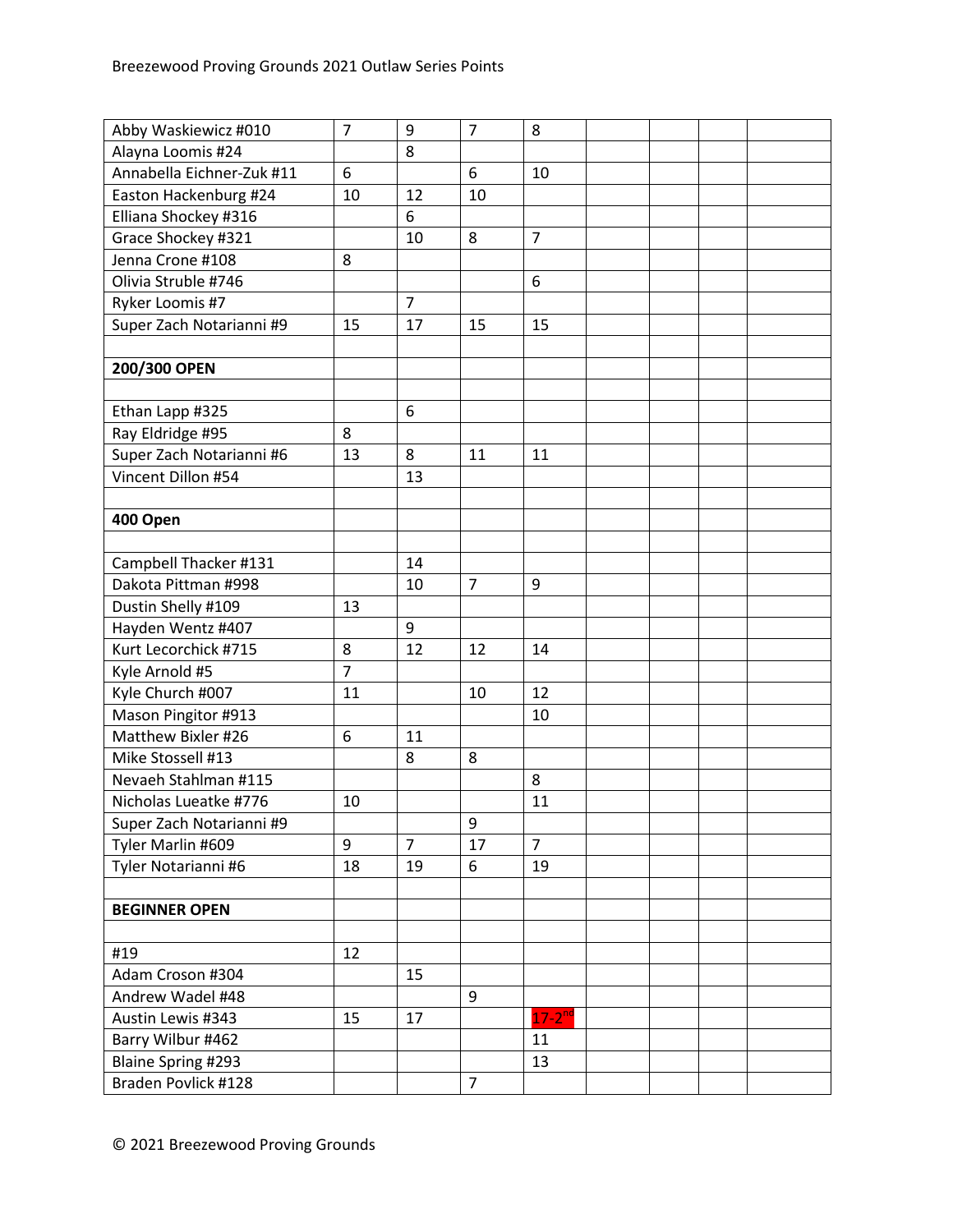| Brady Johnson #10x     |                      |                      |                        | $22 - 1$ <sup>st</sup> |       |       |       |               |
|------------------------|----------------------|----------------------|------------------------|------------------------|-------|-------|-------|---------------|
| Buck Spring #293       | 14                   | 8                    |                        |                        |       |       |       |               |
| Campbell Thacker #131  |                      | $20-2^{nd}$          |                        |                        |       |       |       |               |
| Chad Lyons #708        |                      | 16                   |                        | $17-2$ <sup>nd</sup>   |       |       |       |               |
| Chase Fetterman #82    | 15                   |                      |                        |                        |       |       |       |               |
| Chase Helsey #88       |                      | $18-3^{rd}$          |                        |                        |       |       |       |               |
| Cody Stutzman #225     | 9                    |                      |                        |                        |       |       |       |               |
| Cory Thornton #27      |                      |                      |                        | 11                     |       |       |       |               |
| Curtis Zuk #28         |                      | 12                   | 10                     | 13                     |       |       |       |               |
| Dalton Negley #3       |                      |                      | $16 - 3^{r c}$         | $22-1$ <sup>st</sup>   |       |       |       |               |
| Davin Kaisar #121      |                      |                      |                        | $7\overline{ }$        |       |       |       |               |
| Devin Woodward #556    |                      |                      |                        | 12                     |       |       |       |               |
| Doug Sexton #23        |                      |                      | 8                      |                        |       |       |       |               |
| Dustin Barnard #112    |                      | 15                   | 13                     | 9                      |       |       |       |               |
| Dylan Petro #2         |                      |                      |                        | 14                     |       |       |       |               |
| Dylan Pryor #27x       |                      |                      |                        | 8                      |       |       |       |               |
| Felecha Dashem #118    | $25-1$ <sup>st</sup> | $18-3$ <sup>rc</sup> | 14                     | 13                     |       |       |       |               |
| Hadden Snyder #315     | 9                    | 9                    |                        |                        |       |       |       |               |
| Hayden Wentz #407      | 11                   | 10                   |                        |                        |       |       |       |               |
| Jack Thornton #27      |                      |                      |                        | 6                      |       |       |       |               |
| Jacob Leland #67       | 11                   | 10                   | 11                     | 10                     |       |       |       |               |
| Jake Englehart #211    | 10                   | 6                    |                        | 9                      |       |       |       |               |
| Jake Miller #21        | 10                   | 8                    | 11                     | 12                     |       |       |       |               |
| Jared O'Million #969   | 16                   | 12                   | 8                      | 14                     |       |       |       |               |
| Jayce Doulin #06       |                      |                      |                        | $15-3^{rd}$            |       |       |       |               |
| Jeremy Crandall #86    |                      | $\overline{7}$       |                        |                        |       |       |       |               |
| Jesse Gardner #3       |                      |                      |                        | $17-2^{nd}$            |       |       |       |               |
| Joe Monge #6           |                      |                      |                        | 6                      |       |       |       |               |
| Joey Miller #818       | $20-2^{nd}$          |                      | 14                     | 8                      |       |       |       |               |
| John Baxter #486       |                      | 14                   |                        | 11                     |       |       |       |               |
| Joseph Sites #305      | 16                   |                      |                        |                        |       |       |       |               |
| Josh Dixon #741        |                      |                      | 9                      |                        |       |       |       |               |
| Josh Helbers #157      |                      |                      | 7                      |                        |       |       |       |               |
| JR Rhinehart #10       | 13                   |                      |                        | 10                     |       |       |       |               |
| Justin Hodge #98       |                      | 11                   |                        |                        |       |       |       |               |
| Kyle Church #007       | $18 - 3^{rd}$        |                      | $18-2^{nd}$            | $\overline{7}$         |       |       |       |               |
| Kyle Hardman #987      |                      | 9                    |                        | $15-3$ <sup>rd</sup>   |       |       |       |               |
| Kyle Snook #47         |                      |                      | 13                     |                        |       |       |       |               |
| Matt Reagan #907       | $18-3$ <sup>rd</sup> | 17                   | $22 - 1$ <sup>st</sup> |                        |       |       |       |               |
| Max Bittinger #846     | 17                   |                      |                        |                        |       |       |       |               |
| Nathan Nearhoof #714   | 8                    |                      |                        |                        |       |       |       |               |
| Nathan Shank #625      | 13                   | 14                   | 12                     | 12                     |       |       |       |               |
| Neal Beckett #287      | 14                   | 13                   | 15                     | 10                     |       |       |       |               |
| Nicholas Leudtke #776  |                      |                      |                        | $15 - 3^{n}$           |       |       |       |               |
| Nick Schildtknecht #69 | $25-1$ <sup>st</sup> |                      | $23 - 1$ <sup>st</sup> | $22-1$ <sup>s</sup>    | ----- | ----- | ----- | <b>BUMPED</b> |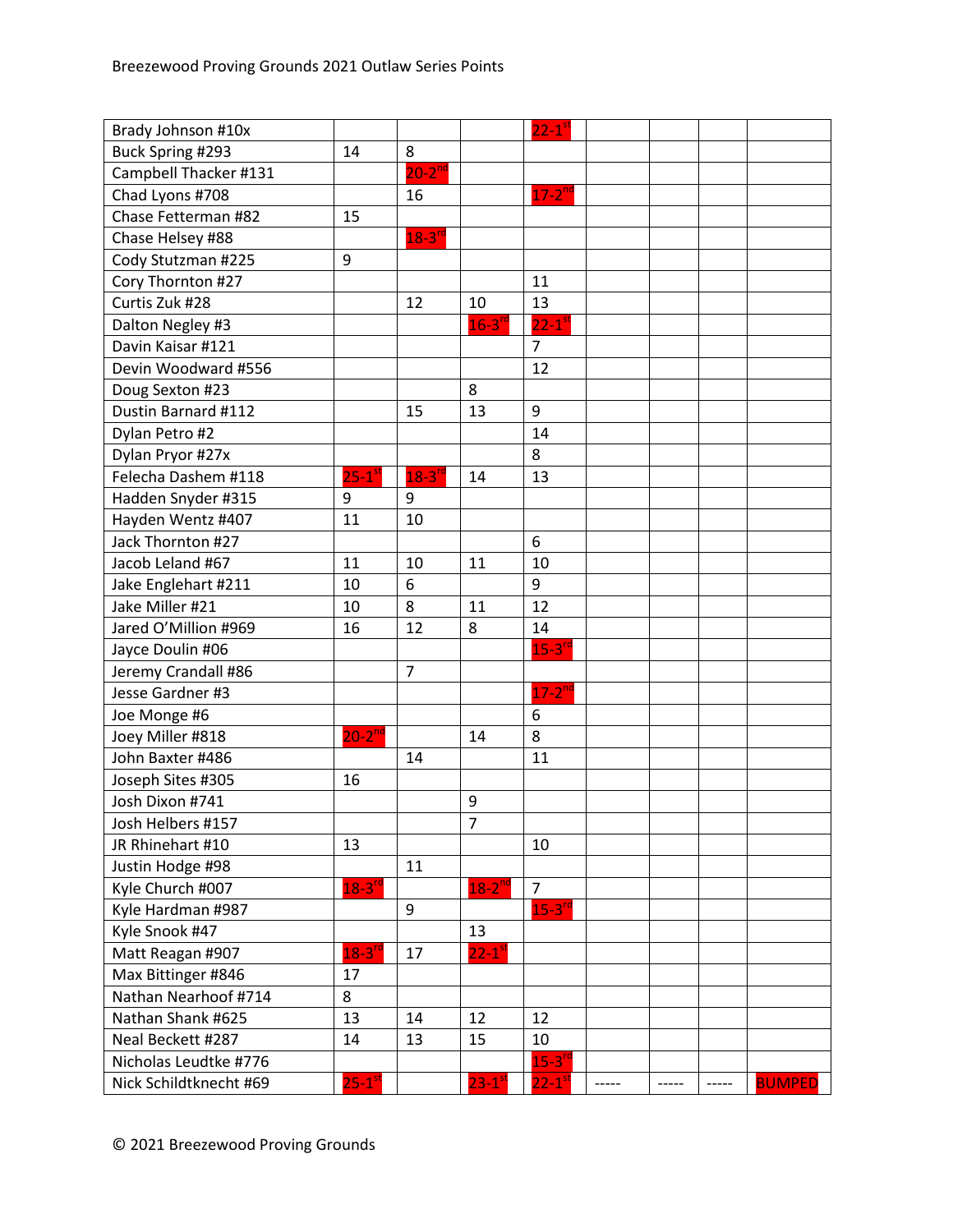| Robert Mentzer #412      | $20-2^{nd}$    |                |                      |                |  |  |
|--------------------------|----------------|----------------|----------------------|----------------|--|--|
| Rusty Morder #920        |                | $20-2^{nd}$    | $17 - 2^{nd}$        | 8              |  |  |
| Ryan Masi #61            |                | 16             |                      |                |  |  |
| Ryan Peters #22          |                |                |                      | 14             |  |  |
| TJ Nichols #55           |                | $25 - 1^{s}$   |                      |                |  |  |
| Tom Spencer #08          | 17             |                | $15-3$ <sup>rd</sup> |                |  |  |
| Travis Hodge #98         | 8              |                | 10                   | 9              |  |  |
| Ty Morris #371           |                | 13             |                      |                |  |  |
| Ty Nichols 325           | 12             |                |                      |                |  |  |
| Vincent Dillon #54       |                | $25 - 1^{s}$   |                      |                |  |  |
| William Baker Jr #20     |                |                | 12                   |                |  |  |
| Zach Notarianni #9       |                | 11             |                      |                |  |  |
|                          |                |                |                      |                |  |  |
|                          |                |                |                      |                |  |  |
|                          |                |                |                      |                |  |  |
| <b>INTERMEDIATE OPEN</b> |                |                |                      |                |  |  |
|                          |                |                |                      |                |  |  |
| Blake Viands #625        |                | 18             | 16                   |                |  |  |
| Brendan Kuchinka #88     | 8              | 23             | 19                   | 12             |  |  |
| Caleb Croson #304        |                |                |                      | 13             |  |  |
| Cory Thornton #27        | 11             | $\overline{7}$ | 9                    | 19             |  |  |
| Darren Davis #118x       |                |                | 17                   | 9              |  |  |
| Ethan Worden #794        | 18             | 12             | 14                   |                |  |  |
| Garret Snook #93         |                |                | 15                   |                |  |  |
| Joey Acquauiaa #616      |                |                | $\overline{7}$       |                |  |  |
| John Wiesheier #524      | 12             | 15             | 11                   | 15             |  |  |
| Josh Castaldo #587       | 13             | 16             | 24                   | 17             |  |  |
| Nate Wright #399         |                |                |                      | 11             |  |  |
| Rich Crowley #118        | $\overline{7}$ | 10             | 10                   | 8              |  |  |
| Ricky Campbell #82       | 15             | 8              | 12                   | 16             |  |  |
| Shelby Cobrando #55      | 14             | 14             | 8                    | 14             |  |  |
| Stacey Eckenrode #431    | 10             | 11             |                      |                |  |  |
| Taylor Smith #412        | 9              | 13             |                      |                |  |  |
| Tyler Kalp #28           | 16             | 9              | 13                   | 24             |  |  |
| Zack Davies #3           | 23             | 6              |                      | 10             |  |  |
|                          |                |                |                      |                |  |  |
|                          |                |                |                      |                |  |  |
| <b>ADVANCED OPEN</b>     |                |                |                      |                |  |  |
|                          |                |                |                      |                |  |  |
| Andy Rook #31            | 10             |                | $\overline{7}$       | $\overline{7}$ |  |  |
| Ashley Imler #6          | 9              |                |                      |                |  |  |
| Brandon Hoag #26         |                | 23             |                      |                |  |  |
| Brett Pochet #225        | 17             | $\overline{7}$ | 10                   | 11             |  |  |
| Brock Jumper #112        | 18             | 14             |                      |                |  |  |
| Bryan Wilhelm #911       | 11             |                |                      |                |  |  |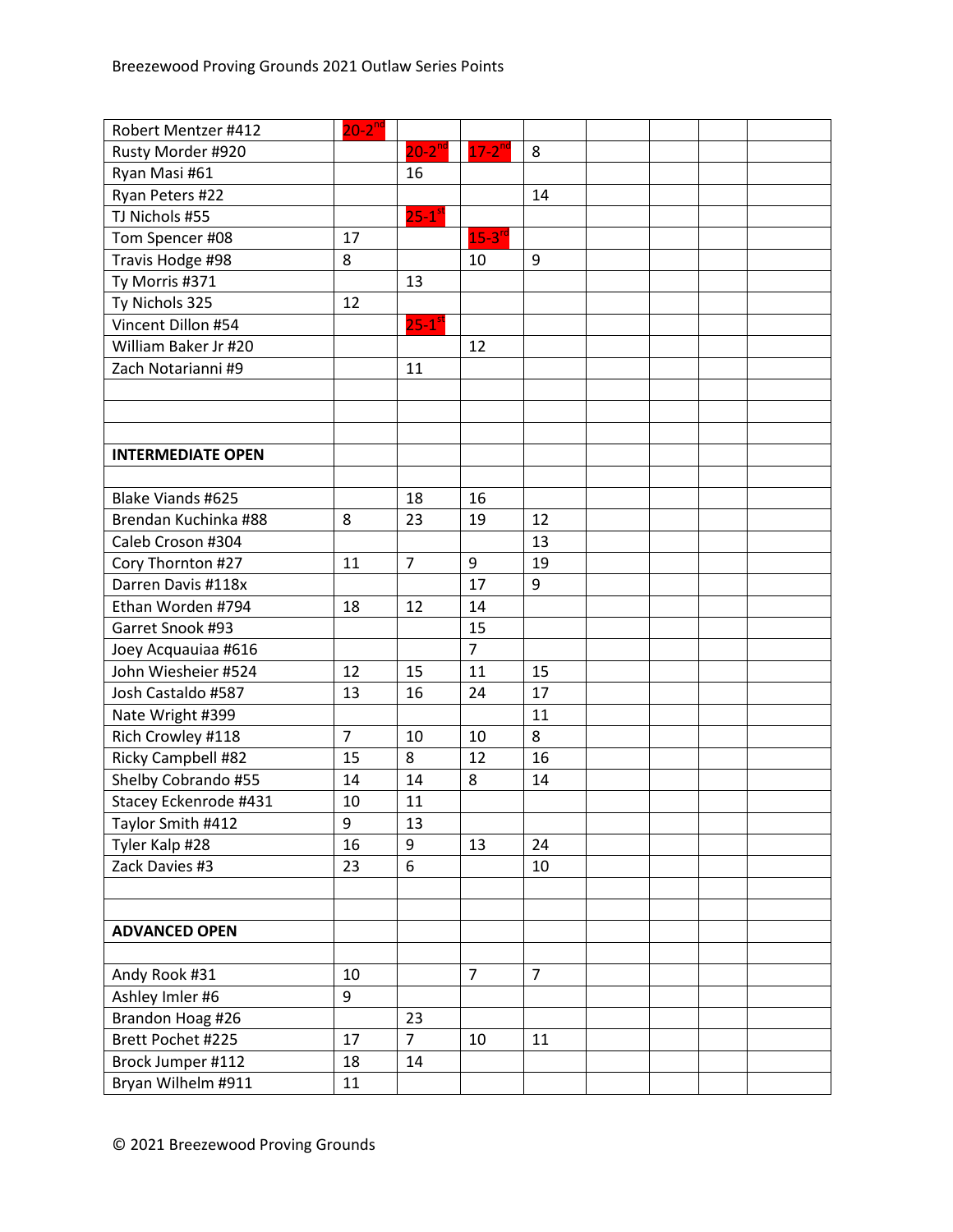| Cole Wertz #21         |                | 13             |                |                |  |  |
|------------------------|----------------|----------------|----------------|----------------|--|--|
| Devin Baker #45        | $\overline{7}$ | 12             |                |                |  |  |
| Dylan Tremellen #940   | 25             |                |                |                |  |  |
| Gabe Lukasik #117      | 12             | 10             | 9              | 9              |  |  |
| Kaden Gingras #003     | 13             | 16             |                |                |  |  |
| Tim Notarianni #32     | 16             | 11             | 13             | 6              |  |  |
| TJ Notarianni #4       | 14             | 9              | 8              | 10             |  |  |
| Ty Gehman #113         | 20             | 15             | 11             | 13             |  |  |
| Tyler Marlin #609      | 15             | 18             | 18             | 18             |  |  |
| Tyler Notarianni #6    | 8              | 8              |                | 8              |  |  |
|                        |                |                |                |                |  |  |
|                        |                |                |                |                |  |  |
| <b>WOMEN OPEN</b>      |                |                |                |                |  |  |
|                        |                |                |                |                |  |  |
| Anna Waskiewicz #061   | $\overline{7}$ | 8              |                | 6              |  |  |
| Brianna Bove #489      |                | 9              |                |                |  |  |
| Destiny Boden #32      | 9              | 10             | 6              | 8              |  |  |
| Felecha Dashem #118    | 10             | 11             | $\overline{7}$ | 9              |  |  |
| Maddie Hill #505       | 12             | 18             | 14             | 16             |  |  |
| Nevaeh Stahlman #115   |                | $\overline{7}$ |                | $\overline{7}$ |  |  |
| Shelby Cobrando #55    | 17             |                |                |                |  |  |
| Tabby Krone #4         | 8              | 13             | 9              | 11             |  |  |
|                        |                |                |                |                |  |  |
| VET 30+ OPEN           |                |                |                |                |  |  |
|                        |                |                |                |                |  |  |
| Bill Haer #66          | $\overline{7}$ | 8              | $\overline{7}$ | 11             |  |  |
| Brendan Kuchinka #88   | 14             | 26             | 15             | 18             |  |  |
| Christopher Tenney #21 | 18             | 16             |                |                |  |  |
| Corey Shepherd #27     |                | 15             |                |                |  |  |
| Daryl Rhine #45        | 8              | 13             | 12             |                |  |  |
| Dave Keller #77        | $\overline{7}$ | 10             | 9              | 8              |  |  |
| Dustin Shelly #109     | 10             | 19             | 18             | 17             |  |  |
| Gregory Anderson #86   |                |                |                | 15             |  |  |
| Jack Thornton #27      |                |                |                | $\overline{7}$ |  |  |
| Joey Acquauiua #616    |                |                | 8              |                |  |  |
| Joey Miller #818       | 6              | 6              |                | 14             |  |  |
| Joseph Sites #305      | 12             |                |                |                |  |  |
| Josh Castaldo #587     | 11             | 17             | 11             | 21             |  |  |
| Joshua Diehl #22       | 19             | 21             | 23             | 26             |  |  |
| Keith Helsley #88      | 10             | 9              |                | 10             |  |  |
| Kurt Lecorchick #715   | 9              | $\overline{7}$ | 10             | 13             |  |  |
| Nick Gmeinwieses #644  | 11             |                |                |                |  |  |
|                        |                |                |                |                |  |  |
| Rich Crowley #118      | 13             | 18             | 16             | 19             |  |  |
| Ricky Campbell #82     |                | 14             | 14             | 16             |  |  |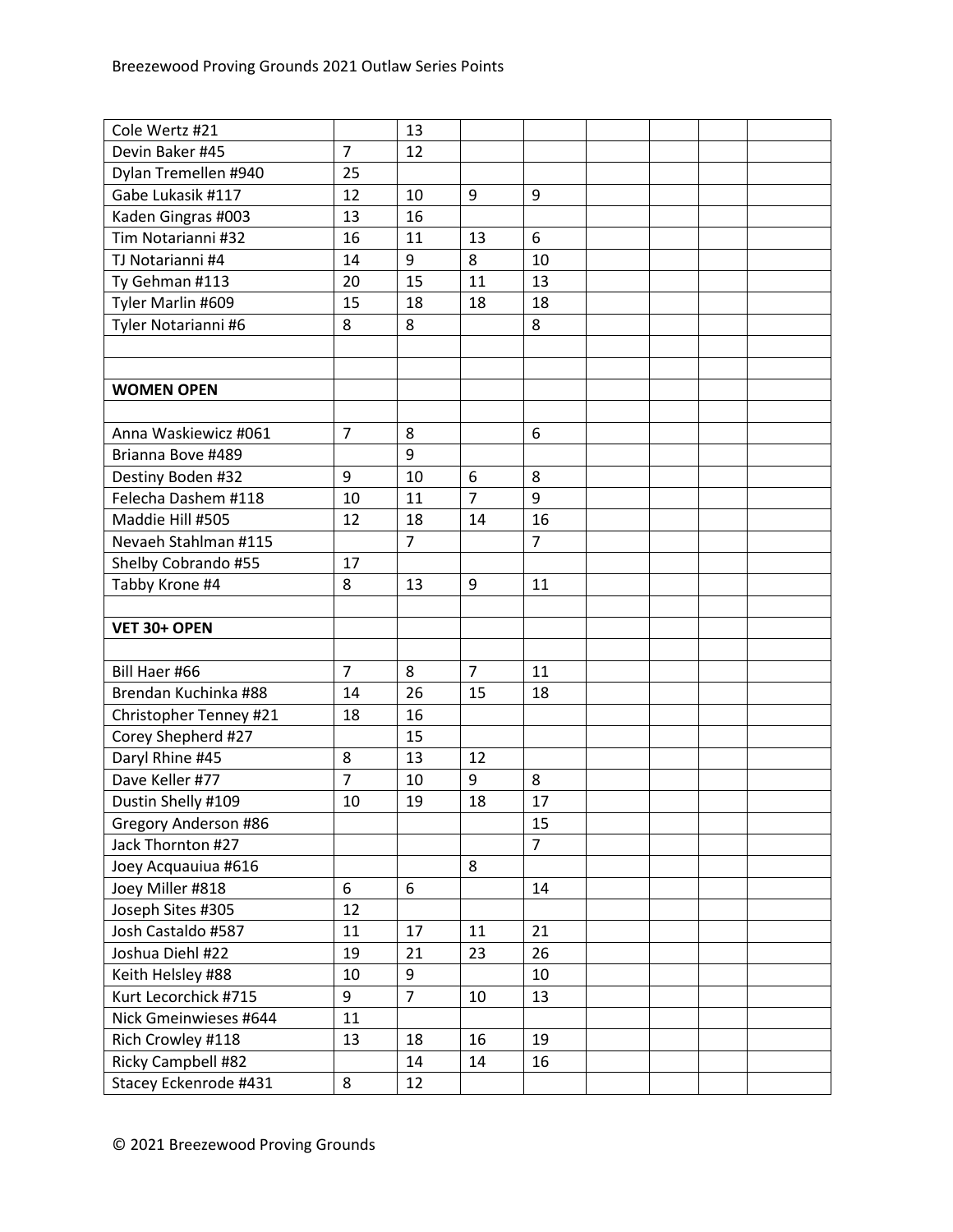| Steve Marlin #609              |                 |                 |                 | 9               |  |  |
|--------------------------------|-----------------|-----------------|-----------------|-----------------|--|--|
| Tom Spencer #08                | 9               | 11              | 13              | 12              |  |  |
|                                |                 |                 |                 |                 |  |  |
| <b>OPEN TROPHY - NO POINTS</b> |                 |                 |                 |                 |  |  |
|                                |                 |                 |                 |                 |  |  |
| Blake Viands #625              |                 | 4 <sup>th</sup> |                 |                 |  |  |
| Cory Thornton #27              |                 |                 | 7 <sup>th</sup> | 7 <sup>th</sup> |  |  |
| Darren Davis #118              |                 |                 | 3 <sup>rd</sup> | 3 <sup>rd</sup> |  |  |
| Devin Baker #45                |                 | 2 <sup>nd</sup> |                 |                 |  |  |
| Jake Englehart #211            | 6 <sup>th</sup> | 6 <sup>th</sup> |                 |                 |  |  |
| Jake Miller #21                | 9 <sup>th</sup> |                 |                 |                 |  |  |
| Jared OMillian #969            |                 | 5 <sup>th</sup> |                 |                 |  |  |
| John Souto #316                |                 |                 | 8 <sup>th</sup> |                 |  |  |
| Jonathan Laub #93              |                 |                 | 6 <sup>th</sup> |                 |  |  |
| Madison Lukasik #8             | 8 <sup>th</sup> |                 |                 |                 |  |  |
| Nick Privett #66               |                 |                 | 5 <sup>th</sup> |                 |  |  |
| Nick Schildtknecht #69         | 7 <sup>th</sup> |                 | 4 <sup>th</sup> | 5 <sup>th</sup> |  |  |
| Taylor Smith #412              | 4 <sup>th</sup> |                 |                 |                 |  |  |
| Tim Notarianni #32             | 1 <sup>st</sup> | 1 <sup>st</sup> | 2 <sup>nd</sup> | 1 <sup>st</sup> |  |  |
| TJ Notarianni #4               | 3 <sup>rd</sup> | 3 <sup>rd</sup> | 1 <sup>st</sup> | 4 <sup>th</sup> |  |  |
| Travis Hodge #98               |                 |                 | 9 <sup>th</sup> |                 |  |  |
| Travis Hodge #98               |                 |                 |                 | 6 <sup>th</sup> |  |  |
| Tyler Kalp #28                 | 5 <sup>th</sup> |                 |                 |                 |  |  |
| Tyler Marlin #609              | 2 <sup>nd</sup> | 7 <sup>th</sup> | $10^{th}$       | 2 <sup>nd</sup> |  |  |
|                                |                 |                 |                 |                 |  |  |
| <b>TRIKES</b>                  |                 |                 |                 |                 |  |  |
|                                |                 |                 |                 |                 |  |  |
| <b>OPEN 2 STROKE</b>           |                 |                 |                 |                 |  |  |
|                                |                 |                 |                 |                 |  |  |
| Dave Swinger #520              | 9               |                 | 14              | 6               |  |  |
| Jeremy Crandall #86            | 6               |                 | 6               | $\overline{7}$  |  |  |
| John Souto #316                | 17              |                 | $\overline{7}$  | 8               |  |  |
| Josh Crone #108                | 8               |                 |                 |                 |  |  |
| Micah Henry #72                | $\overline{7}$  |                 |                 |                 |  |  |
| Sam Harkubusick #7             | 12              |                 | 9               | 15              |  |  |
| Zachary Howard #249            | 10              |                 |                 | 10              |  |  |
|                                |                 |                 |                 |                 |  |  |
| <b>OPEN 4 STROKE</b>           |                 |                 |                 |                 |  |  |
|                                |                 |                 |                 |                 |  |  |
| Ashley Imler #6                |                 |                 |                 | 16              |  |  |
| Lee Marker #5                  | 16              |                 |                 |                 |  |  |
| Nathan Mellon #36              | $\overline{7}$  |                 | 8               | $\overline{7}$  |  |  |
| Pete Galanti #10               | 8               |                 | 9               | 8               |  |  |
| Ruston Renn #69                | 11              |                 | 11              | 9               |  |  |
| Sean Ridgway #314              | 6               |                 | 16              | 11              |  |  |